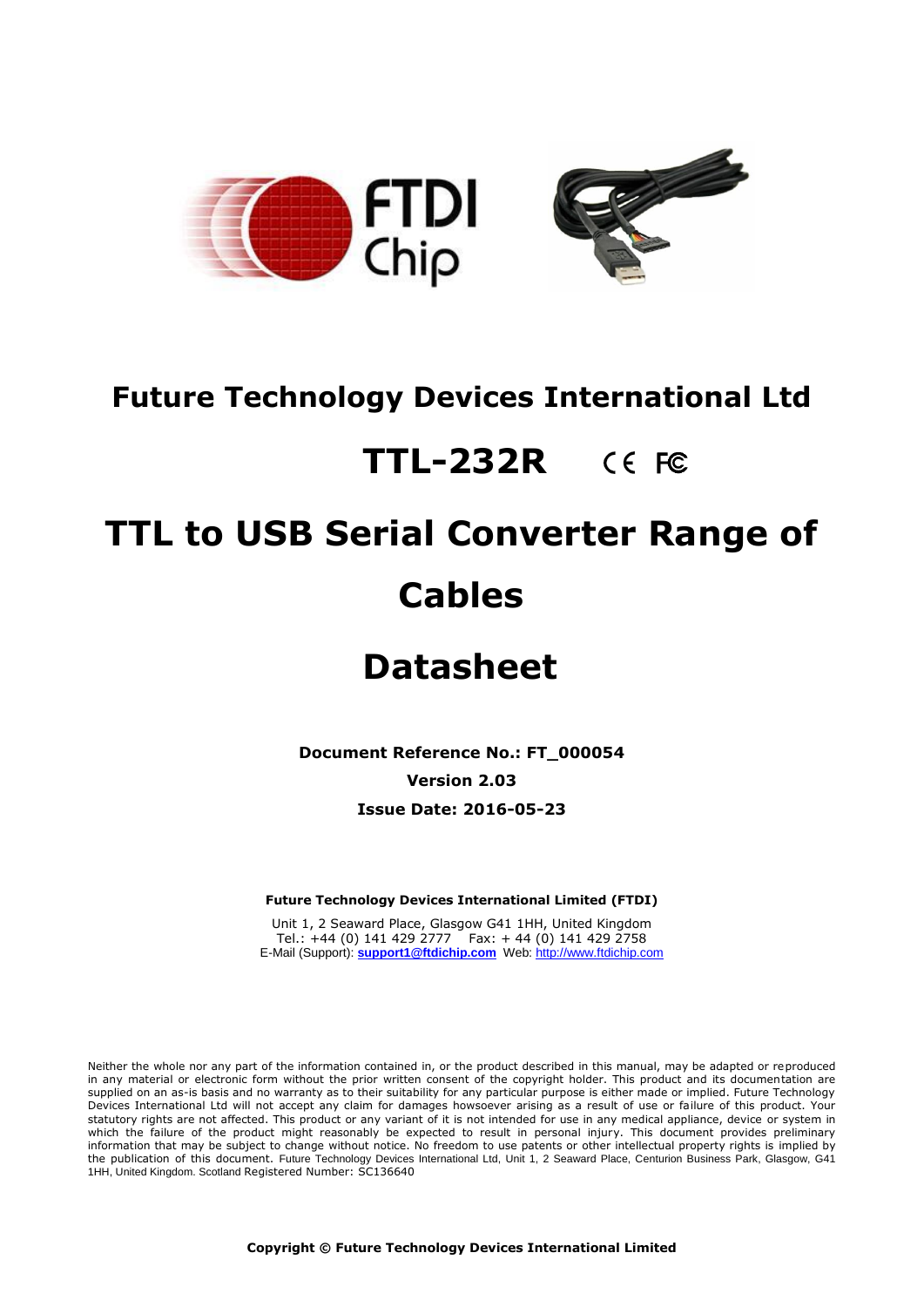

## <span id="page-1-1"></span>**1 Description**

The **TTL-232R** cables are a family of USB to TTL serial UART converter cables incorporating FTDI's FT232RQ USB to Serial UART interface IC device which handles all the USB signalling and protocols. The cables provide a fast, simple way to connect devices with a TTL level serial interface to USB.

Each TTL-232R cable contains a small internal electronic circuit board, utilising the FT232R, which is encapsulated into the USB connector end of the cable. The FT232R datasheet, [DS\\_FT232R,](http://www.ftdichip.com/Documents/DataSheets/DS_FT232R.pdf) is available at [http://www.ftdichip.com.](http://www.ftdichip.com/) The other end of the cable comes with a selection of different connectors supporting various applications – see [Table 1.1](#page-2-0)

Cables are FCC, CE, RoHS compliant and are available at TTL levels of +5V and +3.3V.

Cables are available with either a 6-way SIL,0.1" pitch connector, a 3.5mm Audio Jack, an 8 way, keyed 2mm pitch connector (intended for use with VMUSIC2 or VDRIVE2) or bare, tinned wire ended connections (see [Table 1.1\)](#page-2-0)

The USB side of the cable is USB powered and USB 2.0 full speed compatible. Each cable is 1.8m long and supports a data transfer rate up to 3 Mbaud. Each cable supports the FTDIChip-ID™, with a unique USB serial number programmed into the FT232R. This feature can be used to create a security or password protected file transfer access using the cable. Further information and examples on this feature are available at [http://www.ftdichip.com](http://www.ftdichip.com/) under [FTDIChip-ID Projects.](http://www.ftdichip.com/Projects/FTDIChip-ID.htm)

The TTL-232R cables require USB drivers, available free from **[http://www.ftdichip.com](http://www.ftdichip.com/)**, which are used to make the FT232R in the cable appear as a virtual COM port (VCP). This then allows the user to communicate with the USB interface via a standard PC serial emulation port (for example TTY). Another FTDI USB driver, the D2XX driver, can also be used with application software to directly access the FT232R on the cable though a DLL. This is illustrated in the [Figure 1.1](#page-1-0)

<span id="page-1-0"></span>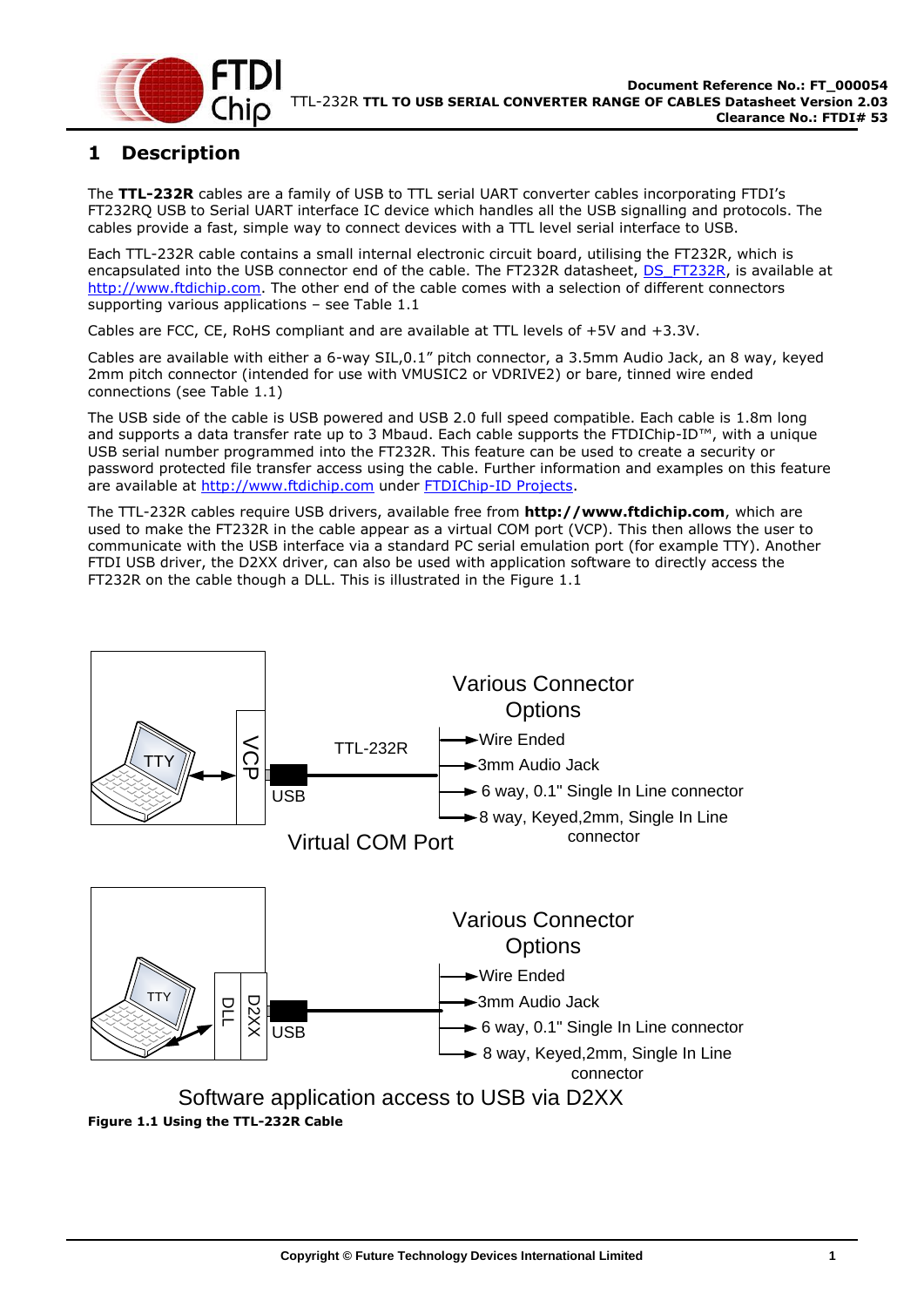

#### <span id="page-2-1"></span>**1.1 Available Cables and Part Numbers**

The following [Table 1.1](#page-2-0) gives details of the available TTL-232R cables.

| Part Number                | Description                                               | End Connector*                                                                    | Cable details                                       |
|----------------------------|-----------------------------------------------------------|-----------------------------------------------------------------------------------|-----------------------------------------------------|
| TTL-232R-5V**              | USB to UART cable with +5V TTL level<br>UART signals.     | 6 pin SIL, 0.1" pitch                                                             | 6 core, UL2464<br>24 AWG,<br>$diam = 5mm$           |
| TTL-232R-3V3               | USB to UART cable with +3.3V TTL level<br>UART signals.   | 6 pin SIL, 0.1" pitch                                                             | 6 core, UL2464<br>24 AWG,<br>$diam = 5mm$           |
| TTL-232R-5V-<br>$WE^{**}$  | USB to UART cable with +5V TTL level<br>UART signals.     | Wire Ended (no<br>connector)                                                      | 6 core, UL2464<br>24 AWG,<br>$diam = 5mm$           |
| TTL-232R-3V3-<br><b>WF</b> | USB to UART cable with +3.3V TTL level<br>UART signals.   | Wire Ended (no<br>connector)                                                      | 6 core, UL2464<br>24 AWG,<br>$diam = 5mm$           |
| TTL-232R-5V-<br>$AJ^{**}$  | USB to UART cable with +5V TTL level<br>UART signals.     | 3.5mm Audio Jack                                                                  | 2 core and spiral,<br><b>24 AWG</b><br>$diam = 5mm$ |
| TTL-232R-3V3-<br>AJ        | USB to UART cable with +3.3V TTL level<br>UART signals.   | 3.5mm Audio Jack                                                                  | 2 core and spiral,<br><b>24 AWG</b><br>$diam = 5mm$ |
| TTL-232R-3V3-<br>2mm       | USB to UART cable with $+3.3V$ TTL level<br>UART signals. | 8 way, keyed, 2mm<br>connector for use<br>with FTDI VDRIVE2<br>or VMUSIC2 modules | 7 core, UL2464<br>26 AWG,<br>$diam = 5mm$           |

<span id="page-2-0"></span>**Table 1.1 TTL-232R Cables Descriptions and Part Numbers**

\* FTDI supports customised end connector designs. For more information, please contact [FTDI Sales Team](mailto:sales1@ftdichip.com)  [\(sales1@ftdichip.com\)](mailto:sales1@ftdichip.com)

\*\* These cables are identical to cables which do not have the "5V" in the part number. The 5V was added to the part number for clarity.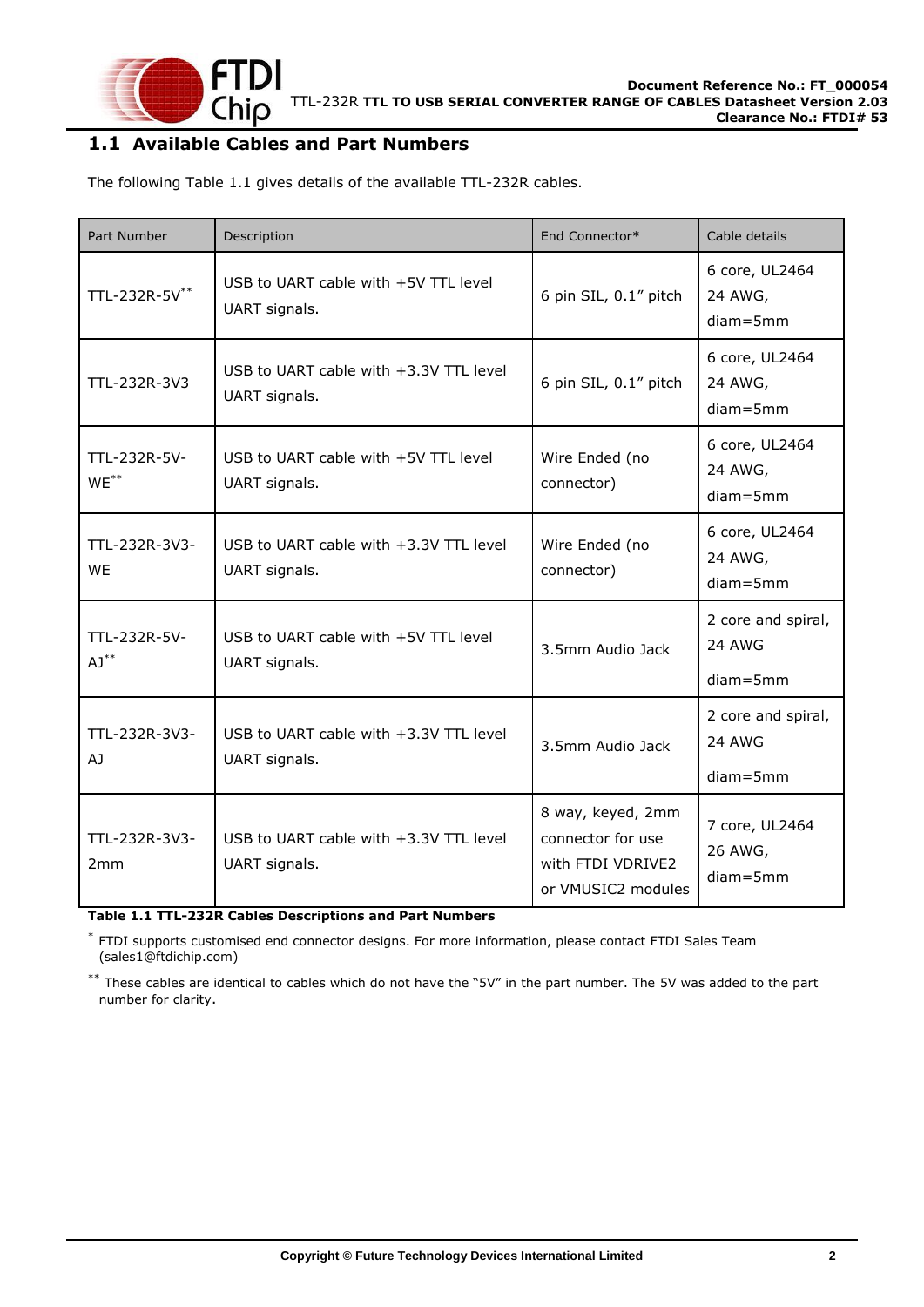

## <span id="page-3-0"></span>**1.2 Certifications**

FTDI TTL-232R range of cables are fully RoHs compliant as well as CE and FCC certified (with the exception of the TTL-232R-XX-WE cables which have not yet completed FCC and CE testing).

# CEFC

## <span id="page-3-1"></span>**1.3 USB Compliant**

<span id="page-3-2"></span>The TTL-232R cables are fully compliant with the USB 2.0 specification.

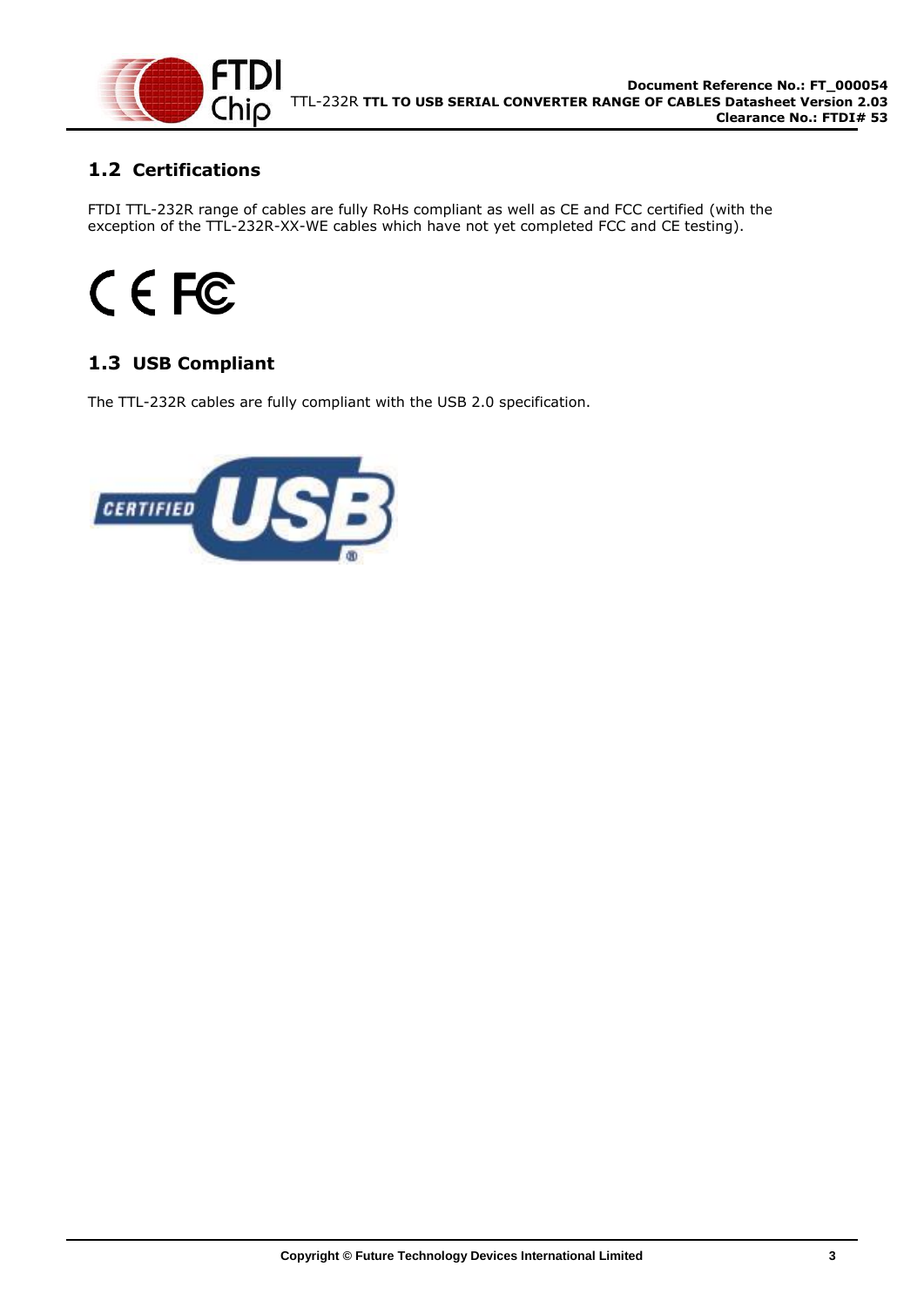

## **Table of Contents**

| $\mathbf{1}$            |                                                                            |
|-------------------------|----------------------------------------------------------------------------|
| 1.1                     |                                                                            |
| 1.2                     |                                                                            |
| 1.3                     |                                                                            |
|                         | The TTL-232R cables are fully compliant with the USB 2.0 specification.  3 |
| $\mathbf{2}$            |                                                                            |
| 2.1                     |                                                                            |
| 2.2                     |                                                                            |
| 3                       | Features of FT232R applicable toTTL-232R Cables  8                         |
| 4                       |                                                                            |
| 4.1                     | TTL-232R-5V, TTL-232R-3V3 Connector Pin Out and Mechanical details  10     |
| 4.2                     | TTL-232R-5V and TTL-232R-3V3 Cable Signal Descriptions  10                 |
| 4.3                     | TTL-232R-5V and TTL-232R-3V3 Electrical Parameters 11                      |
| 4.3.1                   |                                                                            |
| 4.3.2                   |                                                                            |
| 5                       |                                                                            |
| 5.1                     | TTL-232R-5V-AJ, TTL-232R-3V3-AJ Connector Pin Out and Mechanical           |
| 5.2                     | TTL-232R-5V-AJ and TTL-232R-3V3-AJ Cable Signal Descriptions  14           |
| 5.3                     | TTL-232R-5V-AJ and TTL-232R-3V3-AJ Electrical Parameters 14                |
| 5.3.1                   |                                                                            |
| 5.3.2                   |                                                                            |
| 6                       | TTL-232R-5V-WE and TTL-232R-3V3-WE Cables  16                              |
| 6.1                     | TTL-232R-5V-WE, TTL-232R-3V3-WE Connections and Mechanical Details 16      |
| 6.2                     | TTL-232R-5V-WE and TTL-232R-3V3-WE Cable Signal Descriptions 16            |
| 6.3                     | TTL-232R-5V-WE and TTL-232R-3V3-WE Electrical Parameters  16               |
| 6.3.1                   |                                                                            |
| 6.3.2                   |                                                                            |
| $\overline{\mathbf{z}}$ |                                                                            |
| 7.1                     | TTL-232R-3V3-2mm Connector Pin Out and Mechanical details  18              |
| 7.2                     |                                                                            |
| 7.3                     |                                                                            |
| 8                       |                                                                            |
| 9                       |                                                                            |
|                         |                                                                            |
|                         |                                                                            |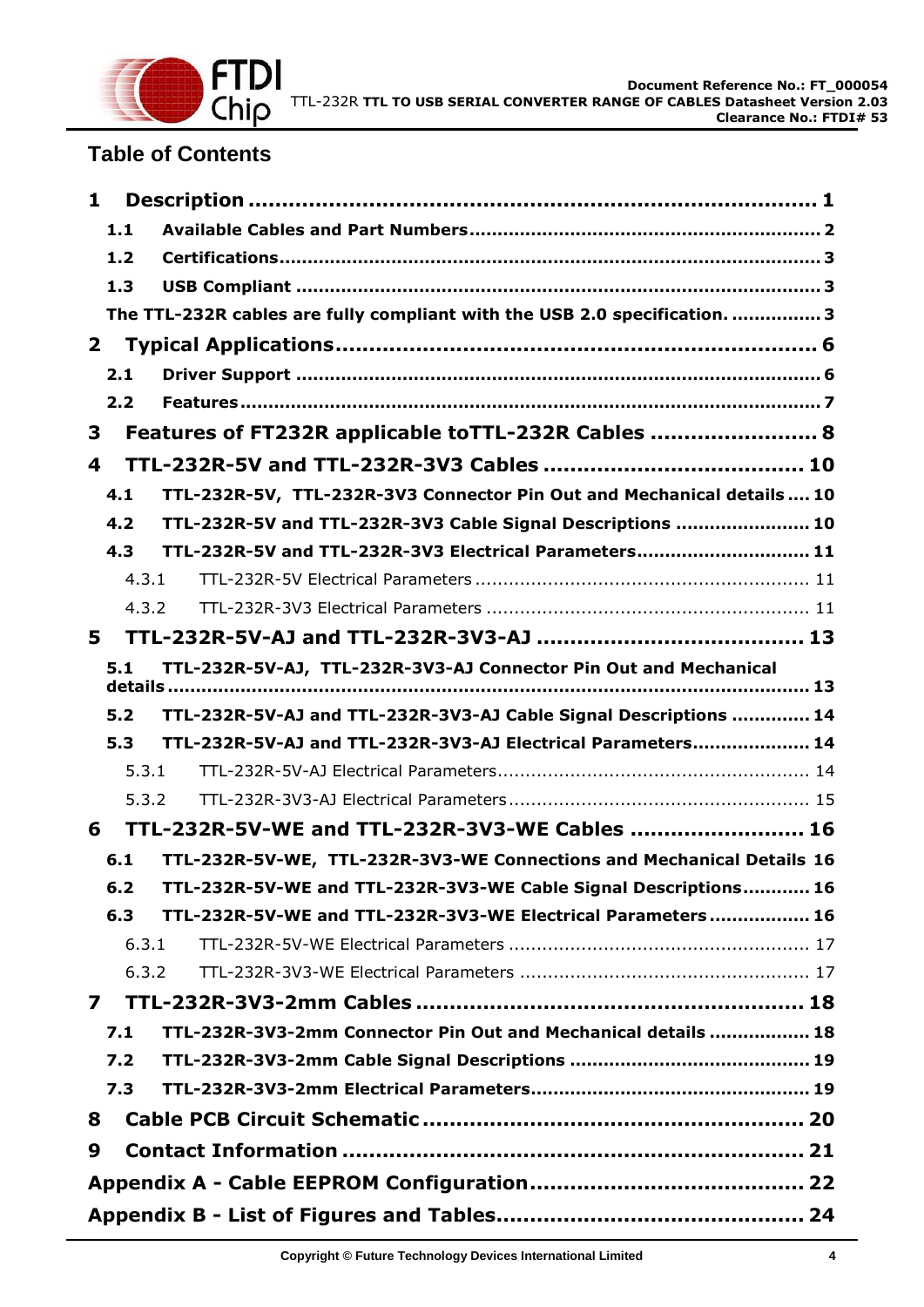

**Appendix C - Revision History [............................................................](#page-25-0) 25**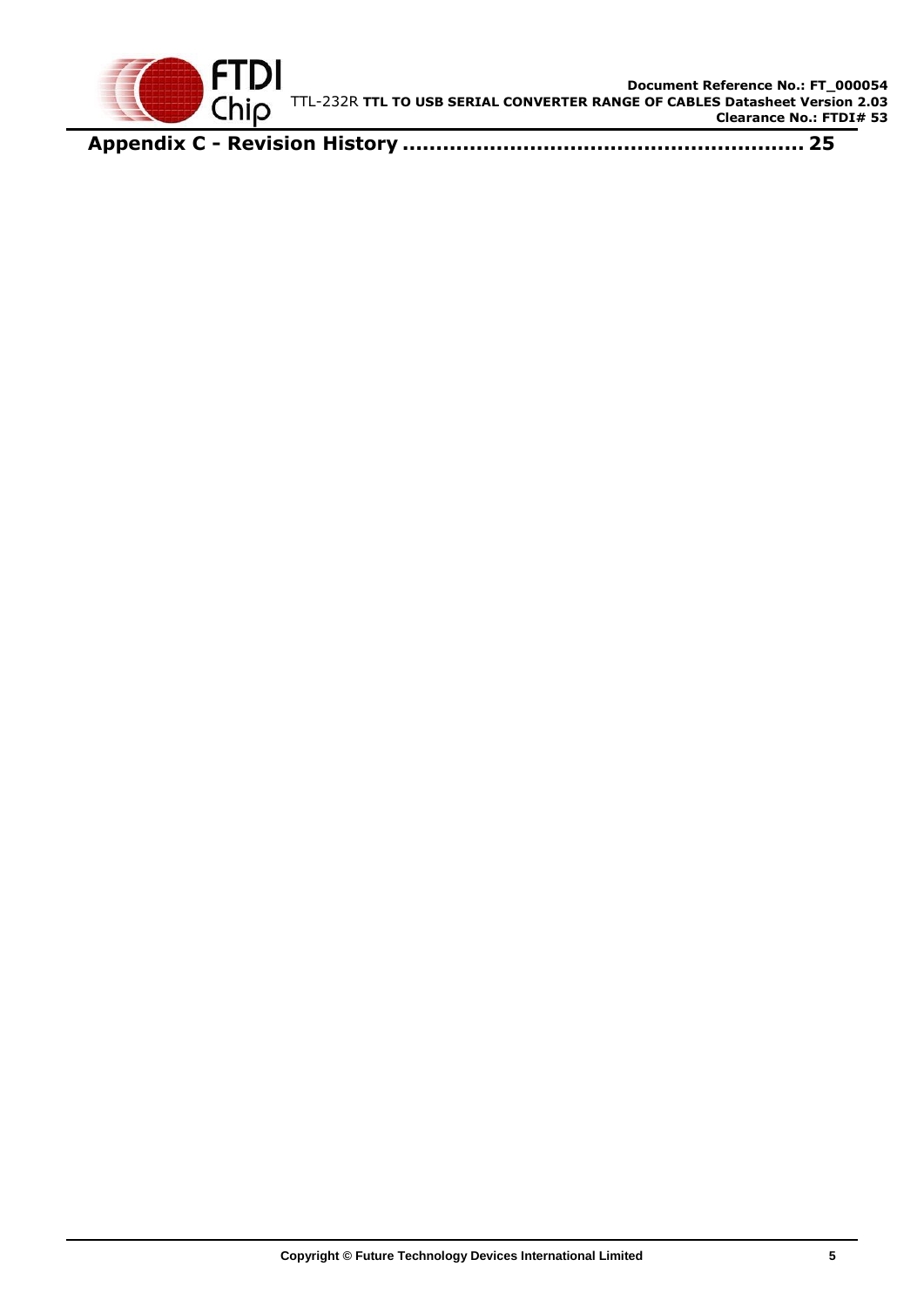

## <span id="page-6-0"></span>**2 Typical Applications**

- USB to Serial TTL Level Converter
- Upgrading Legacy Peripherals to USB
- Interface Microcontroller UART or I/O to USB
- Interface FPGA / PLD to USB
- Interface to FTDI VDRIVE2 or VMUSIC2 modules.

## <span id="page-6-1"></span>**2.1 Driver Support**

#### **Royalty free VIRTUAL COM PORT**

#### **(VCP) DRIVERS for...**

- $W$ indows 10 32,64-bit
- Windows 8/8.1 32,64-bit
- Windows 7 32,64-bit
- Windows Vista and Vista 64-bit
- Windows XP and XP 64-bit
- Windows 98, 98SE, ME, 2000, Server 2003, XP, Server 2008 and server 2012 R2
- Windows XP Embedded
- $\bullet$  Windows CE 4.2, 5.0 and 6.0
- $-Mac OS 8/9$ , OS-X
- Linux 2.4 and greater
- Replace MAX232 type level shifters allowing for direct connection of products to PC via USB
- USB Instrumentation PC interface
- USB Industrial Control
- USB Software / Hardware Encryption Dongles

#### **Royalty free D2XX** *Direct* **Drivers (USB Drivers + DLL S/W Interface)**

- Windows 10 32,64-bit
- Windows 8/8.1 32,64-bit
- Windows 7 32,64-bit
- Windows Vista and Vista 64-bit
- Windows XP and XP 64-bit
- Windows 98, 98SE, ME, 2000, Server 2003, XP, Server 2008 and server 2012 R2
- Windows XP Embedded
- Windows CE 4.2, 5.0 and 6.0
- Linux 2.4 and greater
- Android (J2xx)

The drivers listed above are all available to download for free from **[www.ftdichip.com](http://www.ftdichip.com/)**. Various 3rd Party Drivers are also available for various other operating systems - see **[www.ftdichip.com](http://www.ftdichip.com/)** for details.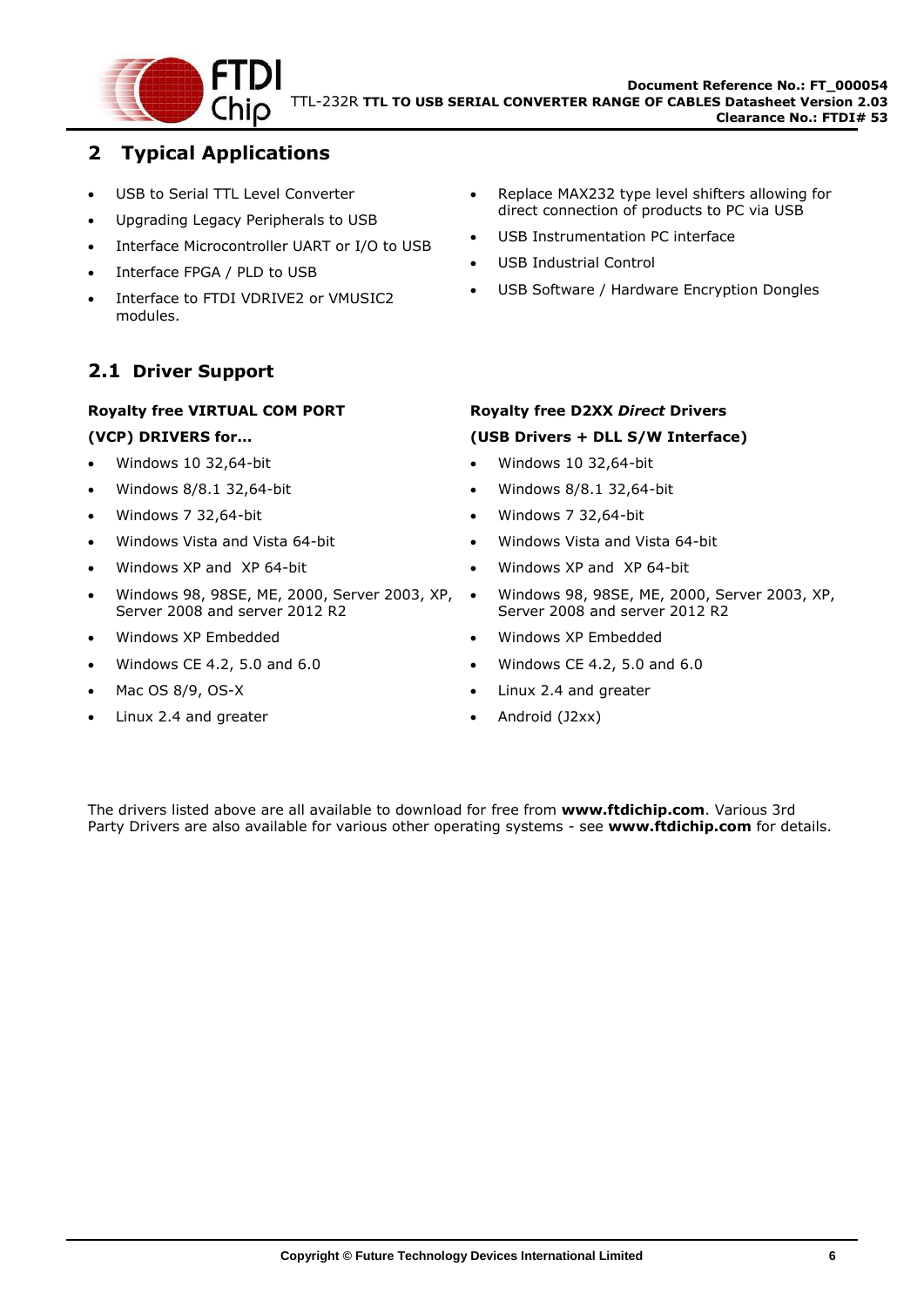

#### <span id="page-7-0"></span>**2.2 Features**

- TTL-232R Converter Cable provides a USB to TTL Serial interface with various end connectors.
- On board FT232RQ provides single chip USB to asynchronous serial data transfer interface.
- Entire USB protocol handled by the electronics in the cable USB.
- Connect directly to a microcontroller UART or I/O pins.
- UART interface support for 7 or 8 data bits, 1 or 2 stop bits and odd / even / mark / space / no parity.
- Fully assisted hardware (RTS#/CTS#) or X-On / X-Off software handshaking.
- Data transfer rates from 300 baud to 3 Mbaud at TTL levels.
- Internal EEPROM with user writeable area.
- 5V CMOS drive outputs and 5V safe TTL inputs makes the TTL-232R easy to interface to 5V MCU's.
- FTDI's royalty-free VCP allow for communication as a standard emulated COM port and D2XX 'direct' drivers provide DLL application programming interface.
- Support for FT232R FTDIChip-ID™ feature for improved security.
- +5V or +3.3V output allows external logic to be powered from the USB port.
- 6 way outputs provide Tx, Rx, RTS#, CTS#, VCC and GND (except Audio Jack which provides only TX,RX and GND).
- 8 way, keyed connector to support FTDI VDRIVE2 and VMUSIC2.
- 3 way Audio Jack connector provides Tx, Rx and GND.
- Low USB bandwidth consumption.
- UHCI / OHCI / EHCI host controller compatible.
- USB 2.0 Full Speed compatible.
- -40°C to +85°C operating temperature range.
- Cable length is 1.80m (6 feet).
- FCC and CE compliant.
- Custom versions also available (subject to MOQ).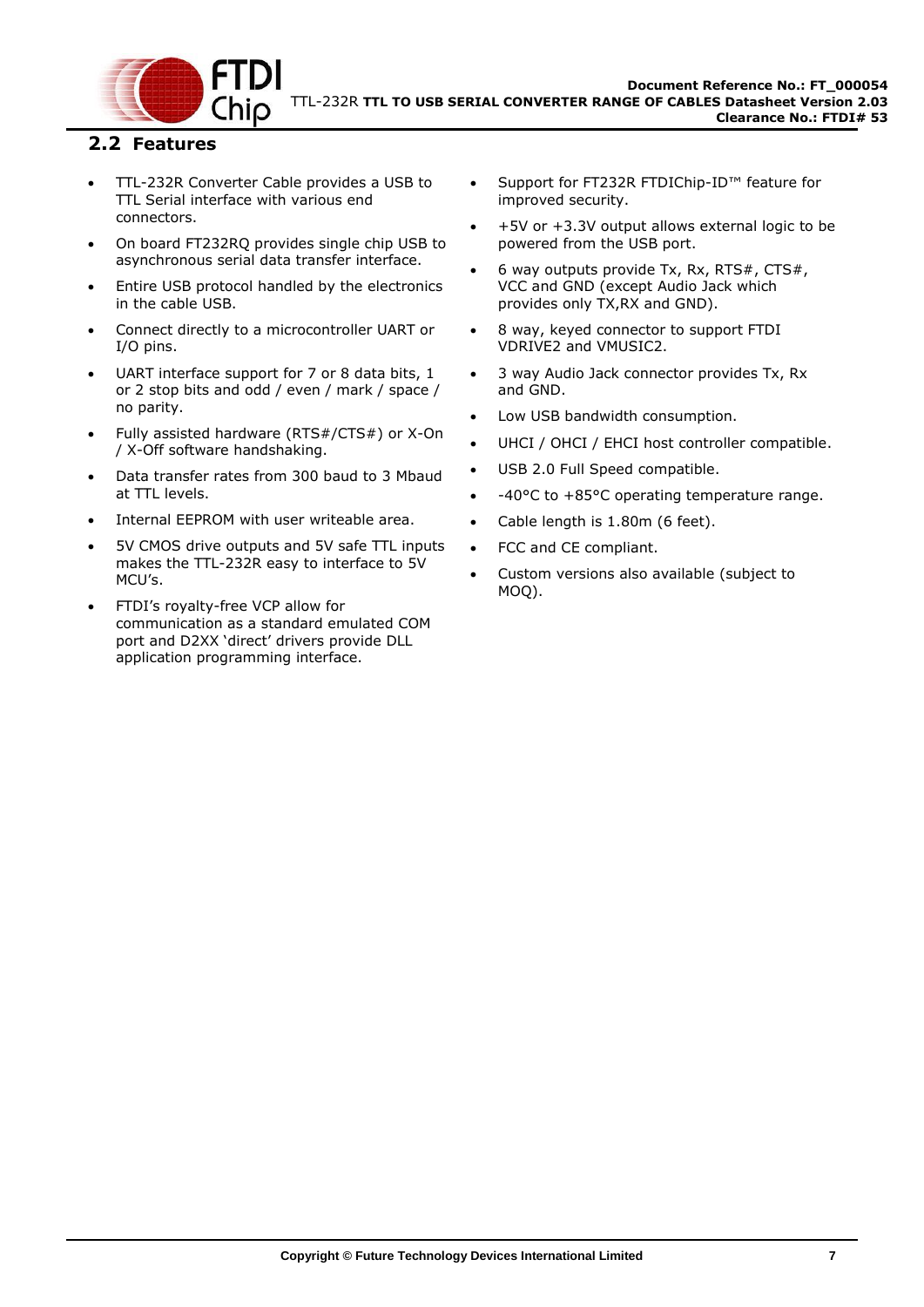

## <span id="page-8-0"></span>**3 Features of FT232R applicable toTTL-232R Cables**

The TTL-232R cables use FTDI's FT232RQ USB to serial IC device. This section summarises the key features of the FT232RQ which apply to the TTL-232R USB to serial TTL converter cables. For further details, and a full features and enhancements description consult the FT232R datasheet, this is available from [www.ftdichip.com.](file://///glaspssv1/General/Engineering/Engineering%20_Documents/DS_TTL-232R/DS_TTL-232R_V200/www.ftdichip.com)

**Internal EEPROM.** The internal EEPROM in each cable is used to store USB Vendor ID (VID), Product ID (PID), device serial number, product description string and various other USB configuration descriptors. Each cable is supplied with the internal EEPROM pre-programmed as described in **[Contact Information](#page-21-0)**

#### **Head Office – Glasgow, UK**

Future Technology Devices International Limited Unit 1, 2 Seaward Place, Centurion Business Park Glasgow G41 1HH United Kingdom Tel: +44 (0) 141 429 2777 Fax: +44 (0) 141 429 2758

E-mail (Sales) sales1@ftdichip.com E-mail (Support) support1@ftdichip.com<br>E-mail (General Enquiries) admin1@ftdichip.com  $E$ -mail (General Enquiries)

#### **Branch Office – Taipei, Taiwan**

Future Technology Devices International Limited (Taiwan) 2F, No. 516, Sec. 1, NeiHu Road Taipei 114 Taiwan , R.O.C. Tel: +886 (0) 2 8797 1330 Fax: +886 (0) 2 8751 9737

 $E$ -mail (General Enquiries)

E-mail (Sales) tw.sales1@ftdichip.com E-mail (Support) tw.support1@ftdichip.com<br>E-mail (General Enguiries) tw.admin1@ftdichip.com

#### **Branch Office – Tigard, Oregon, USA**

Future Technology Devices International Limited (USA) 7130 SW Fir Loop Tigard, OR 97223 USA Tel: +1 (503) 547 0988 Fax: +1 (503) 547 0987

E-Mail (Sales) us.sales@ftdichip.com E-Mail (Support) us.support@ftdichip.com E-Mail (General Enquiries) us.admin@ftdichip.com

#### **Branch Office – Shanghai, China**

Future Technology Devices International Limited (China) Room 1103, No.666 West Huaihai Road, Shanghai, 200052 China Tel: +86 21 62351596 Fax: +86 21 62351595

E-mail (Sales) cn.sales@ftdichip.com E-mail (Support) cn.support@ftdichip.com<br>E-mail (General Enguiries) cn.admin@ftdichip.com E-mail (General Enquiries)

#### **Web Site**

http://ftdichip.com

#### **Distributor and Sales Representatives**

Please visit the Sales Network page of the FTDI Web site for the contact details of our distributor(s) and sales representative(s) in your country.

System and equipment manufacturers and designers are responsible to ensure that their systems, and any Future Technology Devices International Ltd (FTDI) devices incorporated in their systems, meet all applicable safety, regulatory and system-level performance requirements. All application-related information in this document (including application descriptions, suggested FTDI devices and other materials) is provided for reference only. While FTDI has taken care to assure it is accurate, this information is subject to customer confirmation, and FTDI disclaims all liability for system designs and for any applications assistance provided by FTDI. Use of FTDI devices in life support and/or safety applications is entirely at the user's risk, and the user agrees to defend, indemnify and hold harmless FTDI from any and all damages, claims, suits or expense resulting from [such use. This document is subject to change without notice. No freedom to use patents or other intellectual property rights is](#page-21-0)  implied by the publication of this document. Neither the whole nor any part of the information contained in, or the product described in this document, may be adapted or reproduced in any material or electronic form without the prior written consent of the copyright holder. Future Technology Devices International Ltd, Unit 1, 2 Seaward Place, Centurion Business Park, Glasgow G41 1HH, United Kingdom. Scotland Registered Company Number: SC136640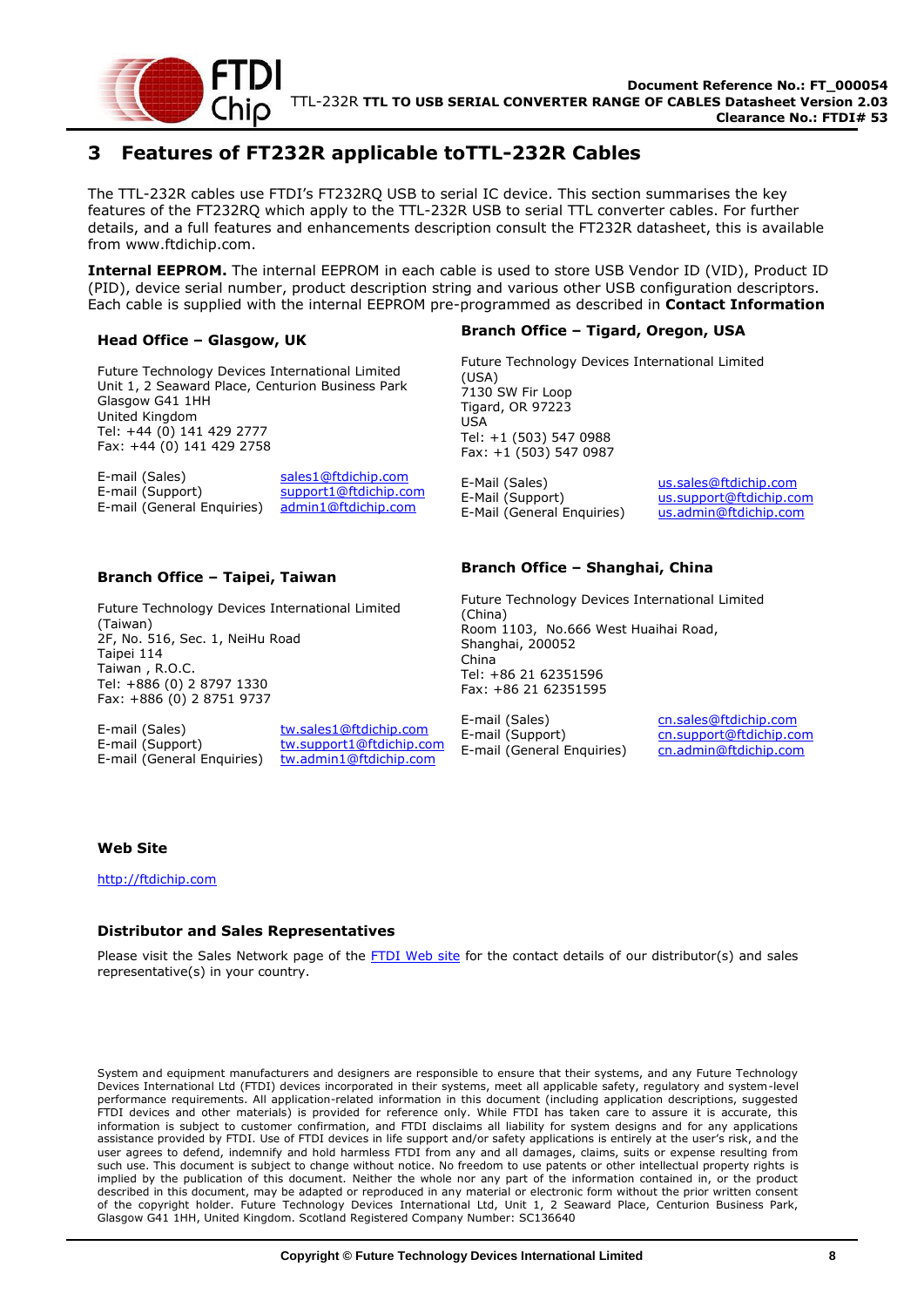

**Appendix A -** Cable [EEPROM Configuration.](#page-21-0) A user area of the internal EEPROM is available to system designers to allow storing additional data. The internal EEPROM descriptors can be programmed in circuit, over USB without any additional voltage requirement. It can be programmed using the FTDI utility software called [FT\\_PROG,](http://www.ftdichip.com/Support/Utilities/FT_Prog_v1.9.zip) which can be downloaded from [FTDI Utilities](http://ftdichip.com/Resources/Utilities.htm) on the [FTDI website](http://www.ftdichip.com/) [\(www.ftdichip.com\)](http://www.ftdichip.com/).

**Lower Operating and Suspend Current.** The FT232R has a low 15mA operating supply current and a very low USB suspend current of approximately 70μA. (Note that during suspend mode, the current drawn by application should not exceed 2.5mA to remain USB compliant)

**Low USB Bandwidth Consumption.** The USB interface of the FT232R, and therefore the TTL-232R cables has been designed to use as little as possible of the total USB bandwidth available from the USB host controller.

**High Output Drive Option.** The UART interface I/O pins on the TTL-232R cables (RXD, TXD, RTS#, and CTS#) can be configured to use the FT232R's high output drive option. This option allows the FT232R I/O pins to drive up to three times the standard signal drive level. This allows multiple devices to be driven, or devices that require a greater signal drive strength to be interfaced to the cables. This option is enabled in the internal EEPROM.

**UART Pin Signal Inversion.** The sense of each of the eight UART signals can be individually inverted by configuring options in the internal EEPROM. For example CTS# (active low) can be changed to CTS (active high), or TXD can be changed to TXD#.

**FTDIChip-ID™.** The FT232R includes the new FTDIChip-ID™ security dongle feature. This FTDIChip-ID™ feature allows a unique number to be burnt into each cable during manufacture. This number cannot be reprogrammed. This number is only readable over USB can be used to form the basis of a security dongle which can be used to protect any customer application software being copied. This allows the possibility of using the TTL-232R cables as a dongle for software licensing. Further to this, a renewable license scheme can be implemented based on the FTDIChip-ID™ number when encrypted with other information. This encrypted number can be stored in the user area of the FT232R internal EEPROM, and can be decrypted, then compared with the protected FTDIChip-ID™ to verify that a license is valid. Web based applications can be used to maintain product licensing this way. An application note, [AN232R-02,](http://ftdichip.com/Documents/AppNotes/AN232R-02_FT232RChipID.pdf) available from [FTDI website](http://www.ftdichip.com/) [\(www.ftdichip.com\)](http://www.ftdichip.com/) describes this feature.

**Improved EMI Performance.** The TTL-232R cables are FCC and CE certified.

**Extended Operating Temperature Range -** The TTL-232R cables are capable of operating over an extended temperature range of -40º to +85º C thus allowing them to be used in automotive or industrial applications.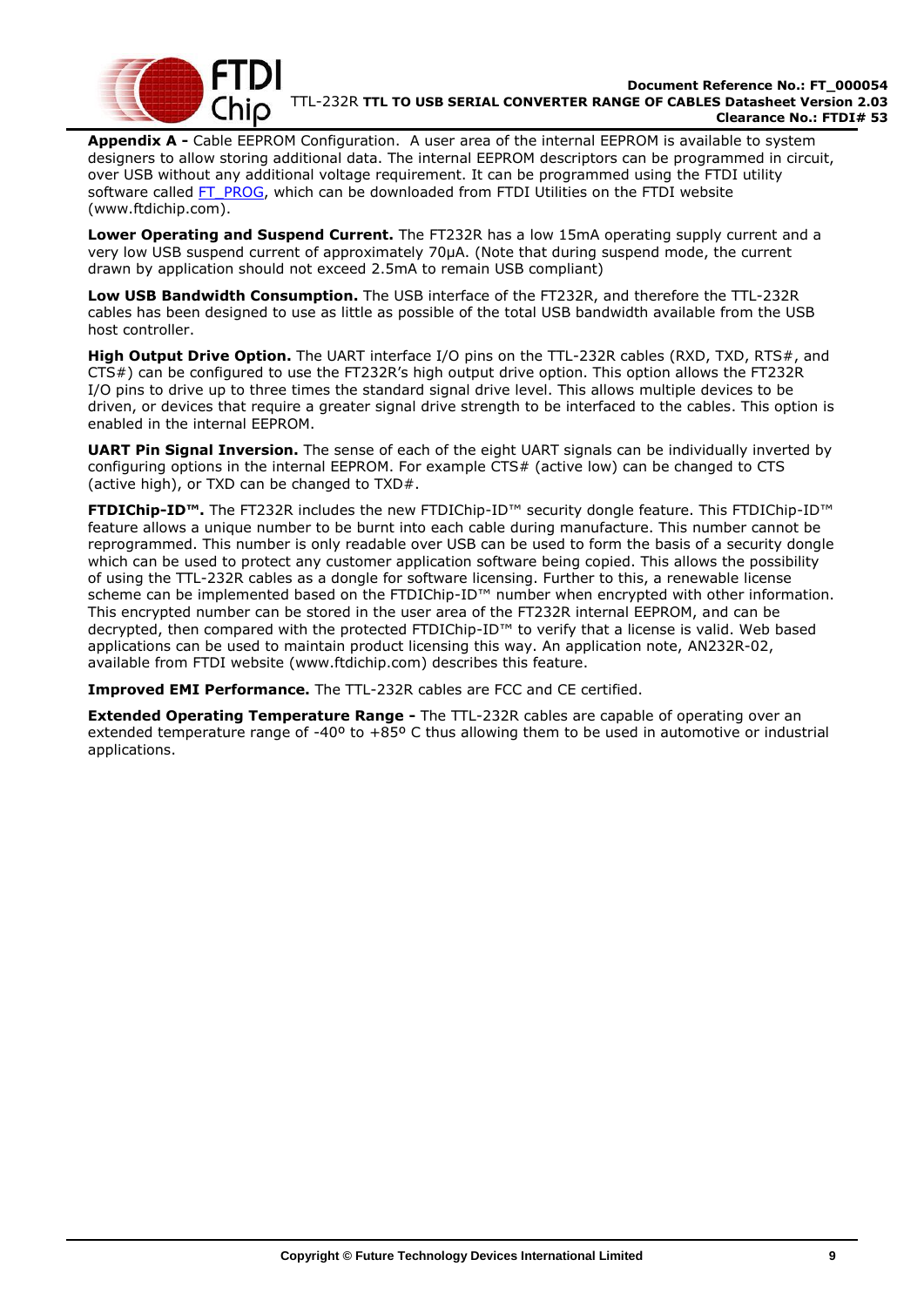

## <span id="page-10-0"></span>**4 TTL-232R-5V and TTL-232R-3V3 Cables**

The TTL-232R-5V and TTL-232R-3V3 cables are both terminated by a 6 way, 0.1", Single-In-Line (SIL) connector. The difference between the two cables is that the TTL-232R-5V operates at +5V levels (signals and power supply) and the TTL-232R-3V3 operates at  $+3.3V$  levels (signals only, VCC=  $+5V$ ).

## <span id="page-10-1"></span>**4.1 TTL-232R-5V, TTL-232R-3V3 Connector Pin Out and Mechanical details**



#### <span id="page-10-3"></span>**Figure 4.1 TTL-232R-5V and TTL-232R-3V3, 6 Way Header Pin Out**

The mechanical details of the 6 way connector are shown in the following diagram



<span id="page-10-4"></span>**Figure 4.2 TTL-232R-5V TTL-232R-3V3, 6 Way Header Mechanical Details**

#### <span id="page-10-2"></span>**4.2 TTL-232R-5V and TTL-232R-3V3 Cable Signal Descriptions**

| Header Pin<br><b>Number</b> | <b>Name</b> | <b>Type</b> | Colour       | Description                                     |
|-----------------------------|-------------|-------------|--------------|-------------------------------------------------|
| 1                           | <b>GND</b>  | <b>GND</b>  | <b>Black</b> | Device ground supply pin.                       |
| 2                           | CTS#        | Input       | <b>Brown</b> | Clear to Send Control input / Handshake signal. |
| 3                           | <b>VCC</b>  | Output      | Red          | +5V output,                                     |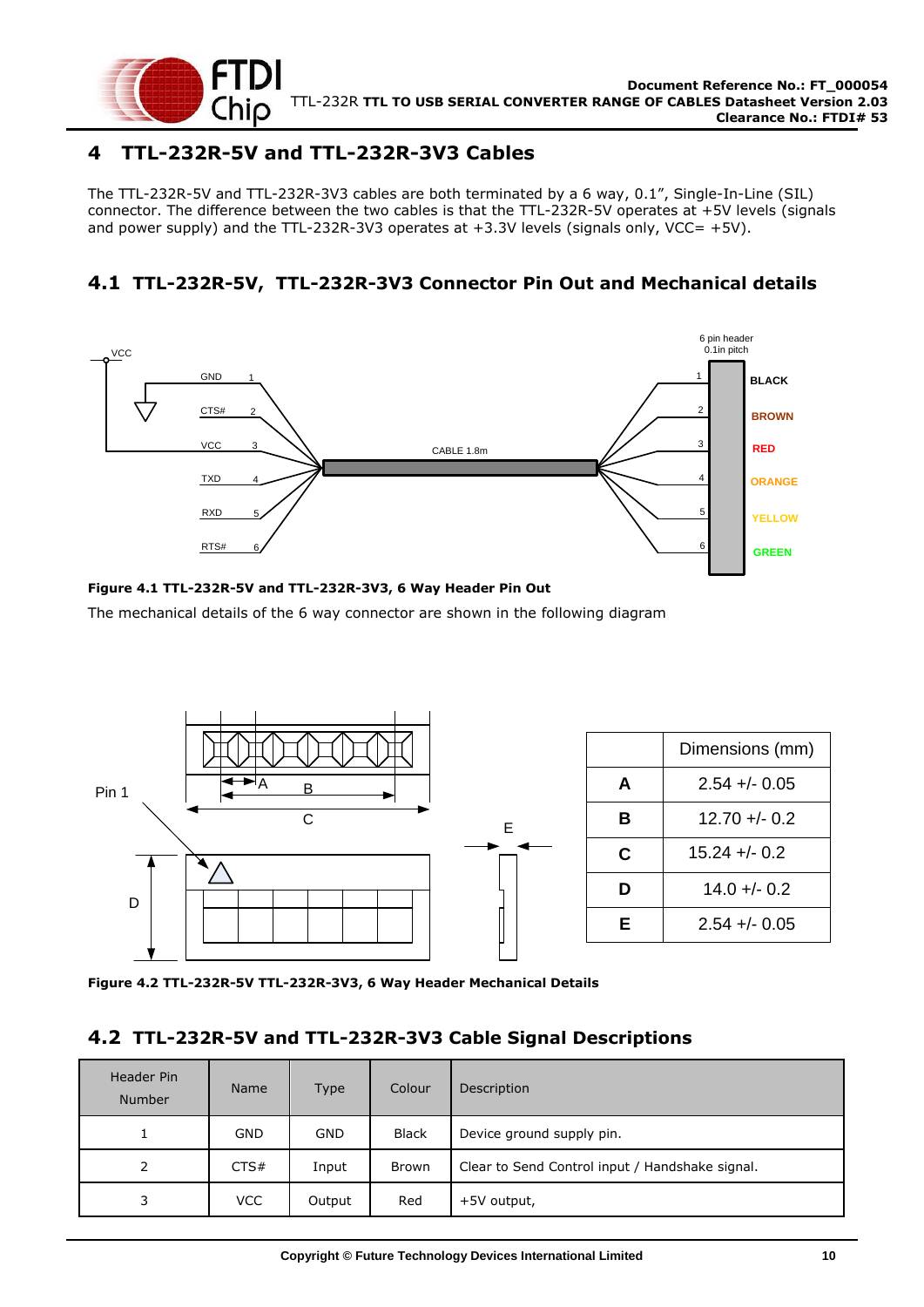

| Header Pin<br><b>Number</b> | <b>Name</b> | <b>Type</b> | Colour | Description                                        |
|-----------------------------|-------------|-------------|--------|----------------------------------------------------|
| 4                           | <b>TXD</b>  | Output      | Orange | Transmit Asynchronous Data output.                 |
| 5                           | <b>RXD</b>  | Input       | Yellow | Receive Asynchronous Data input.                   |
| 6                           | RTS#        | Output      | Green  | Request To Send Control Output / Handshake signal. |

<span id="page-11-3"></span>**Table 4.1 TTL-232R-5V and TTL-232R-3V3 Cable Signal Descriptions**

## <span id="page-11-0"></span>**4.3 TTL-232R-5V and TTL-232R-3V3 Electrical Parameters**

### <span id="page-11-1"></span>**4.3.1 TTL-232R-5V Electrical Parameters**

| Parameter   | Description                           | <b>Minimum</b>           | <b>Typical</b> | Maximum | <b>Units</b> | Conditions                                                            |
|-------------|---------------------------------------|--------------------------|----------------|---------|--------------|-----------------------------------------------------------------------|
| <b>VCC</b>  | Output Power Voltage                  | 4.25                     | 5.0            | 5.25    | V            | Dependant on the USB<br>port that the TTL-232R-<br>5V is connected to |
| $I_{\rm O}$ | <b>Output Power Current</b>           | $\overline{\phantom{a}}$ |                | 75      | mA           | Must be less that 2.5mA<br>during suspend.                            |
| т           | <b>Operating Temperature</b><br>Range | $-40$                    |                | $+85$   | $^{\circ}C$  |                                                                       |

<span id="page-11-4"></span>**Table 4.2 TTL-232R-5V I/O Operating Parameters**

| Parameter   | Description                | <b>Minimum</b> | <b>Typical</b> | <b>Maximum</b> | <b>Units</b> | Conditions       |
|-------------|----------------------------|----------------|----------------|----------------|--------------|------------------|
| Voh         | Output Voltage High        | 3.2            | 4.1            | 4.9            | V            | I source $= 2mA$ |
| Vol         | Output Voltage Low         | 0.3            | 0.4            | 0.6            | V            | I sink = $2mA$   |
| Vin         | Input Switching Threshold  | 1.0            | 1.2            | 1.5            | v            |                  |
| <b>VHys</b> | Input Switching Hysteresis | 20             | 25             | 30             | mV           |                  |

<span id="page-11-5"></span>**Table 4.3 TTL-232R-5V I/O Pin Characteristics**

### <span id="page-11-2"></span>**4.3.2 TTL-232R-3V3 Electrical Parameters**

| Parameter   | Description                    | <b>Minimum</b>           | <b>Typical</b>           | Maximum | <b>Units</b> | Conditions                                                             |
|-------------|--------------------------------|--------------------------|--------------------------|---------|--------------|------------------------------------------------------------------------|
| VCC         | Output Power Voltage           | 4.25                     | 5.0                      | 5.25    | V            | Dependant on the USB<br>port that the TTL-232R-<br>3V3 is connected to |
| $I_{\rm O}$ | <b>Output Power Current</b>    | $\overline{\phantom{a}}$ |                          | 75      | mA           | Must be less that 2.5mA<br>during suspend.                             |
| т           | Operating Temperature<br>Range | $-40$                    | $\overline{\phantom{a}}$ | $+85$   | °C           |                                                                        |

<span id="page-11-6"></span>**Table 4.4 TTL-232R-3V3 I/O Operating Parameters**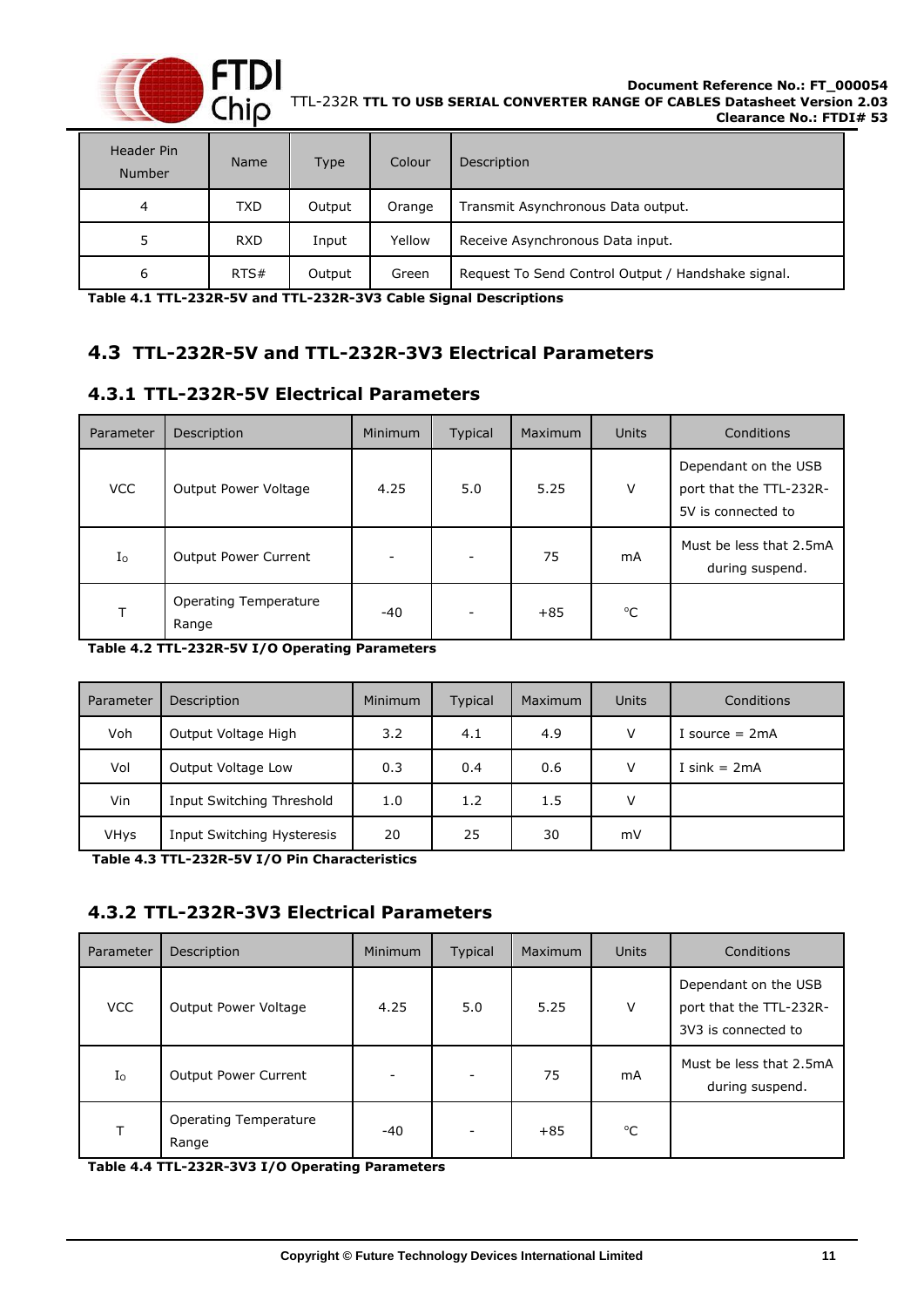

| Parameter   | Description                | <b>Minimum</b> | <b>Typical</b> | <b>Maximum</b> | <b>Units</b> | Conditions       |
|-------------|----------------------------|----------------|----------------|----------------|--------------|------------------|
| Voh         | Output Voltage High        | 2.2            | 2.8            | 3.2            | V            | I source $=$ 3mA |
| Vol         | Output Voltage Low         | 0.3            | 0.4            | 0.6            | v            | I sink = $8mA$   |
| Vin         | Input Switching Threshold  | 1.0            | 1.2            | 1.5            | v            |                  |
| <b>VHys</b> | Input Switching Hysteresis | 20             | 25             | 30             | mV           |                  |

<span id="page-12-0"></span>**Table 4.5 TTL-232R-3V3 I/O Pin Characteristics**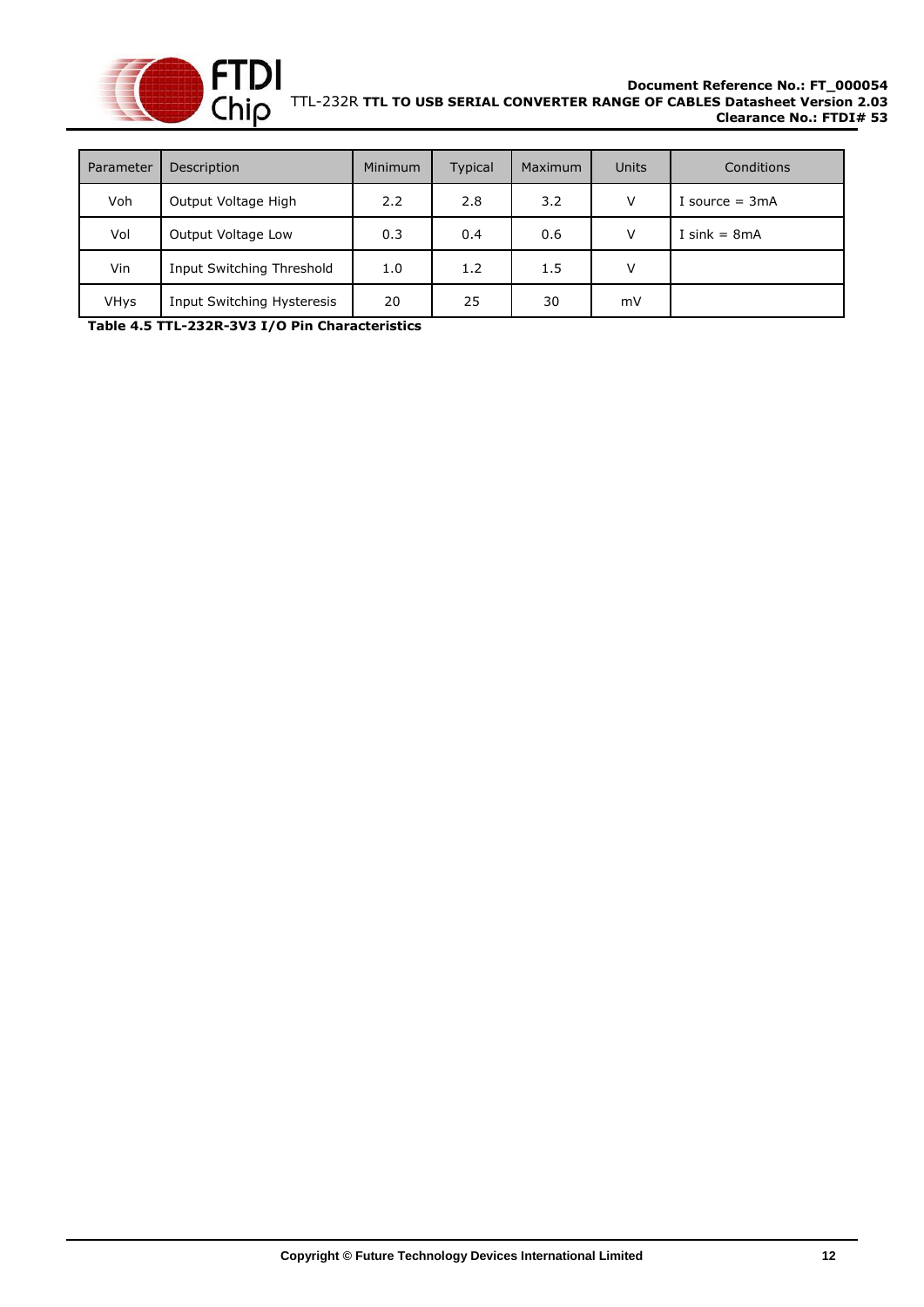

**details**

## <span id="page-13-0"></span>**5 TTL-232R-5V-AJ and TTL-232R-3V3-AJ**

The TTL-232R-5V-AJ and TTL-232R-3V3-AJ cables are both terminated by a standard 3.5mm Audio Jack (AJ) connector. The difference between the two cables is that the TTL-232R-5V-AJ operates at +5V levels (signals and power supply) and the TTL-232R-3V3-AJ operates at +3.3V levels (signals and power supply). On these cables the VCC power is not transferred.

## <span id="page-13-1"></span>**5.1 TTL-232R-5V-AJ, TTL-232R-3V3-AJ Connector Pin Out and Mechanical**



#### <span id="page-13-3"></span>**Figure 5.1 TTL-232R-5V and TTL-232R-3V3, 6 Way Header Pin Out**

The mechanical details of the Audio Jack connector are shown in the following **[Figure 5.2](#page-13-2)**.



Dimensions in mm

<span id="page-13-2"></span>**Figure 5.2 TTL-232R-5V-AJ and TTL-232R-3V3-AJ Audio Jack Mechanical Details**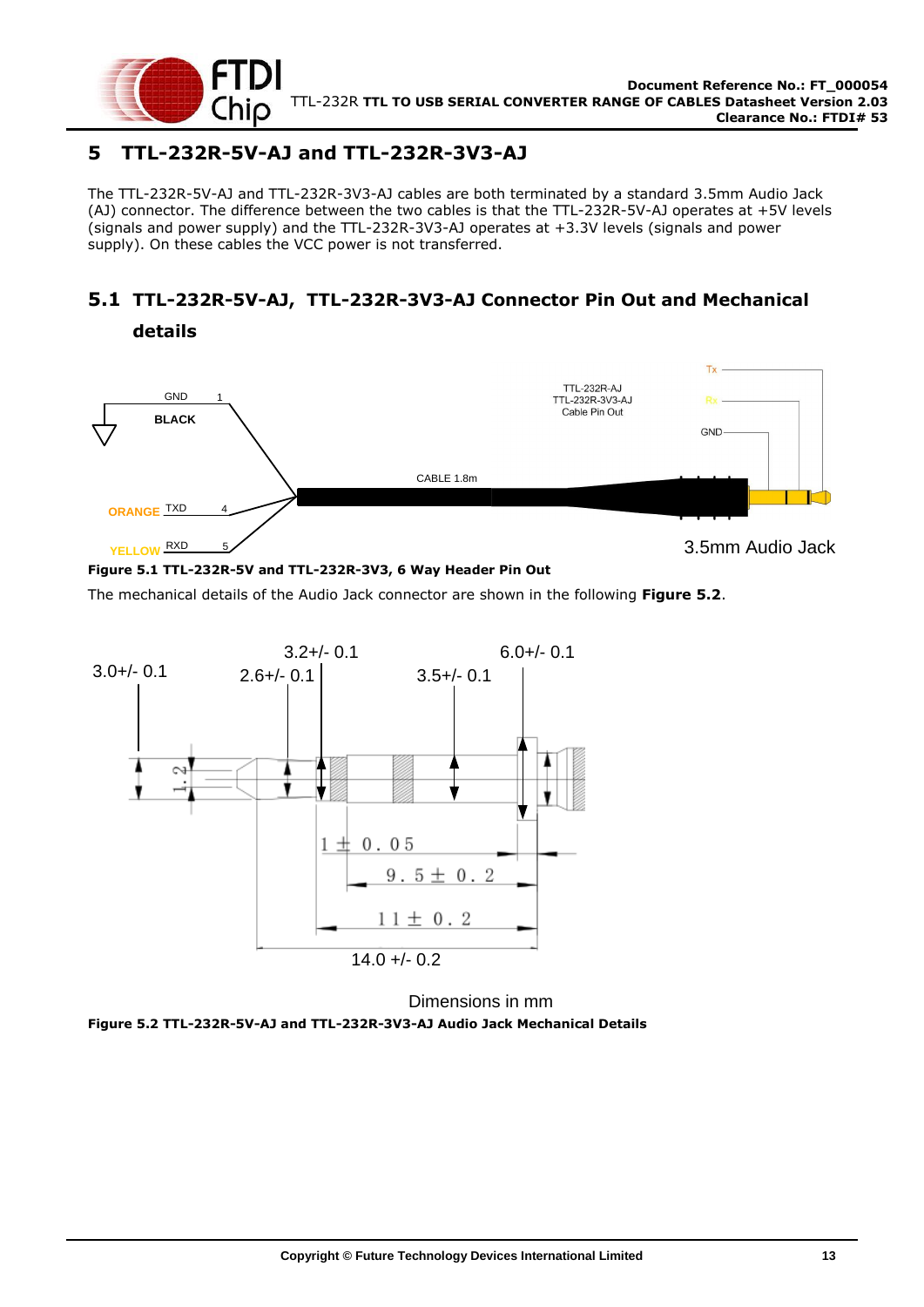

## <span id="page-14-0"></span>**5.2 TTL-232R-5V-AJ and TTL-232R-3V3-AJ Cable Signal Descriptions**

| Header Pin<br>Number | <b>Name</b> | <b>Type</b> | Colour       | Description                        |
|----------------------|-------------|-------------|--------------|------------------------------------|
| TIP                  | <b>TXD</b>  | <b>GND</b>  | <b>Black</b> | Transmit Asynchronous Data output. |
| RING                 | <b>RXD</b>  | Input       | <b>Brown</b> | Receive Asynchronous Data input.   |
| <b>SLEEVE</b>        | <b>GND</b>  | Output      | Red          | <b>GND</b>                         |

<span id="page-14-3"></span>**Table 5.1 TTL-232R-5V-AJ and TTL-232R-3V3-AJ Cable Signal Descriptions**

### <span id="page-14-1"></span>**5.3 TTL-232R-5V-AJ and TTL-232R-3V3-AJ Electrical Parameters**

#### <span id="page-14-2"></span>**5.3.1 TTL-232R-5V-AJ Electrical Parameters**

| Parameter   | Description                    | <b>Minimum</b>           | <b>Typical</b> | Maximum | Units          | Conditions                                 |
|-------------|--------------------------------|--------------------------|----------------|---------|----------------|--------------------------------------------|
| $I_{\rm O}$ | <b>Output Power Current</b>    | $\overline{\phantom{a}}$ |                | 75      | m <sub>A</sub> | Must be less that 2.5mA<br>during suspend. |
|             | Operating Temperature<br>Range | -40                      |                | $+85$   | $^{\circ}$ C   |                                            |

<span id="page-14-4"></span>**Table 5.2 TTL-232R-5V-AJ I/O Operating Parameters**

| Parameter   | Description                | <b>Minimum</b> | Typical | <b>Maximum</b> | Units | Conditions       |
|-------------|----------------------------|----------------|---------|----------------|-------|------------------|
| Voh         | Output Voltage High        | 3.2            | 4.1     | 4.9            | v     | I source $= 6mA$ |
| Vol         | Output Voltage Low         | 0.3            | 0.4     | 0.6            | v     | I sink = $6mA$   |
| Vin         | Input Switching Threshold  | 1.0            | 1.2     | 1.5            | v     |                  |
| <b>VHys</b> | Input Switching Hysteresis | 20             | 25      | 30             | mV    |                  |

<span id="page-14-5"></span>**Table 5.3 TTL-232R-5V-AJ I/O Pin Characteristics**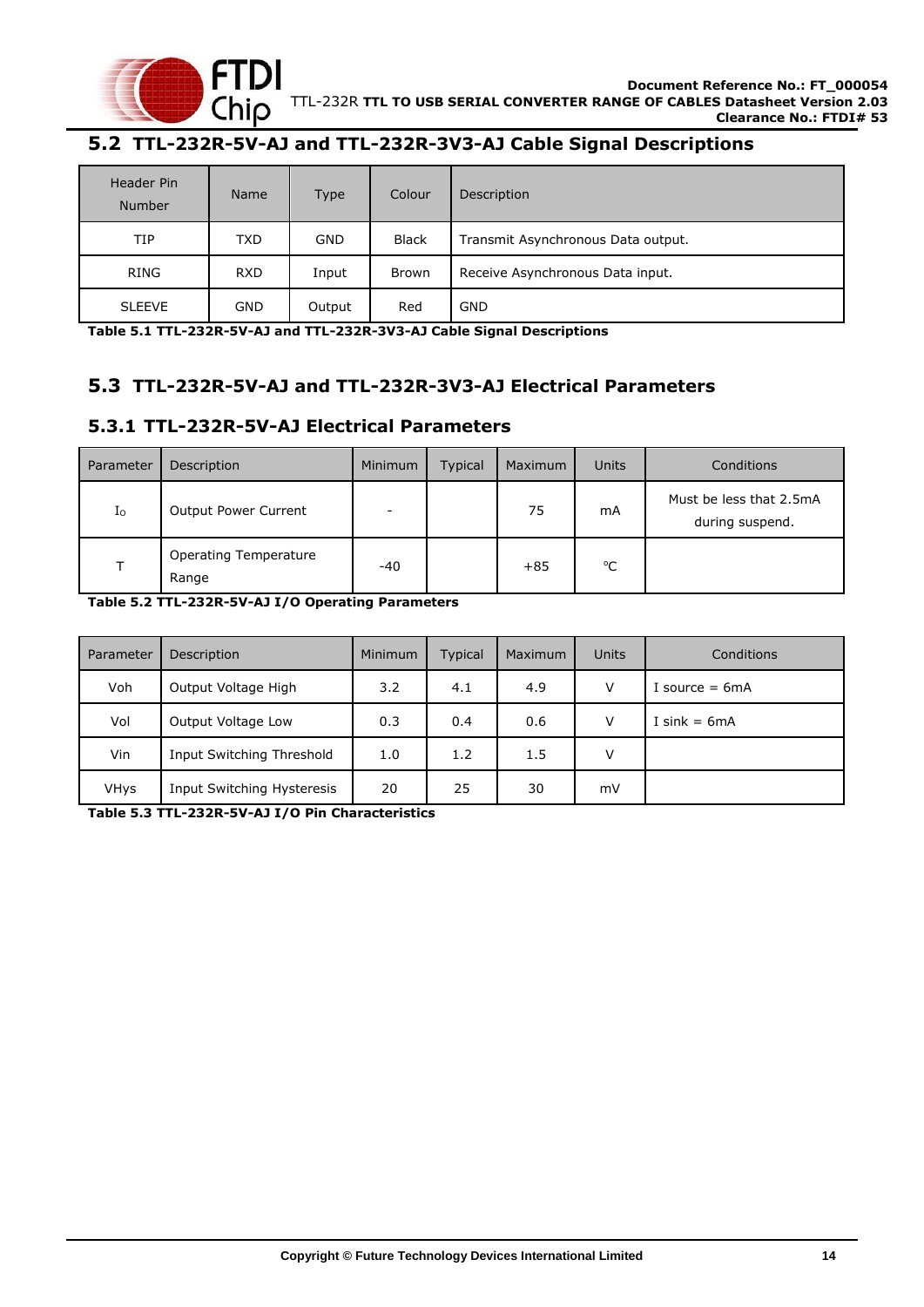

#### <span id="page-15-0"></span>**5.3.2 TTL-232R-3V3-AJ Electrical Parameters**

| Parameter   | Description                           | Minimum                  | <b>Typical</b> | Maximum | <b>Units</b> | Conditions                                 |
|-------------|---------------------------------------|--------------------------|----------------|---------|--------------|--------------------------------------------|
| $I_{\rm O}$ | <b>Output Power Current</b>           | $\overline{\phantom{a}}$ |                | 75      | mA           | Must be less that 2.5mA<br>during suspend. |
| T.          | <b>Operating Temperature</b><br>Range | $-40$                    |                | $+85$   | $^{\circ}$ C |                                            |

<span id="page-15-1"></span>**Table 5.4 TTL-232R-3V3-AJ I/O Operating Parameters**

| Parameter   | Description                | Minimum | <b>Typical</b> | Maximum | Units  | Conditions       |
|-------------|----------------------------|---------|----------------|---------|--------|------------------|
| Voh         | Output Voltage High        | 2.2     | 2.8            | 3.2     | $\vee$ | I source $= 3mA$ |
| Vol         | Output Voltage Low         | 0.3     | 0.4            | 0.6     | V      | I sink = $8mA$   |
| Vin         | Input Switching Threshold  | 1.0     | 1.2            | 1.5     | v      |                  |
| <b>VHys</b> | Input Switching Hysteresis | 20      | 25             | 30      | mV     |                  |

<span id="page-15-2"></span>**Table 5.5 TTL-232R-3V3-AJ I/O Pin Characteristics**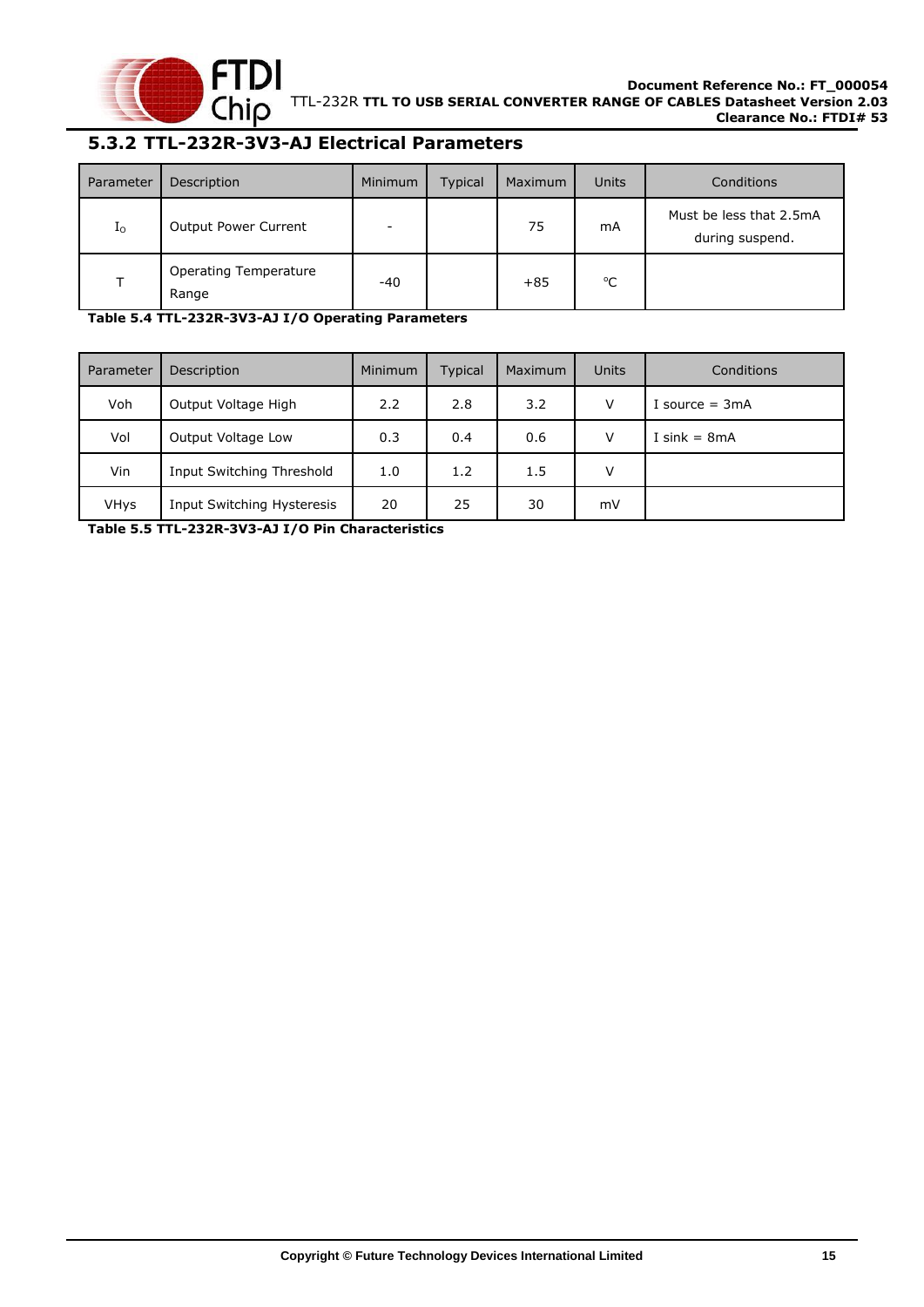

#### <span id="page-16-0"></span>**6 TTL-232R-5V-WE and TTL-232R-3V3-WE Cables**

The TTL-232R-5V-WE and TTL-232R-3V3-WE cables are both un-terminated; they are bare and tinned wires. The difference between the two cables is that the TTL-232R-5V-WE operates at +5V levels (signals and power supply) and the TTL-232R-3V3-WE operates at  $+3.3V$  levels (signals only, VCC=+5V).

### <span id="page-16-1"></span>**6.1 TTL-232R-5V-WE, TTL-232R-3V3-WE Connections and Mechanical**

#### **Details**

The following [Figure 6.1](#page-16-4) shows the cable signals and the wire colours for these signals on the TTL-232R-5V-WE and TTL-232R-3V3-WE cables.



<span id="page-16-4"></span>

#### <span id="page-16-6"></span><span id="page-16-5"></span><span id="page-16-3"></span><span id="page-16-2"></span>**6.2 TTL-232R-5V-WE and TTL-232R-3V3-WE Cable Signal Descriptions**

|                                  | CTS#<br><b>VCC</b><br>TXD<br><b>RXD</b> | 2<br>3<br>4<br>5 | CABLE 1.8m                                                                                    |
|----------------------------------|-----------------------------------------|------------------|-----------------------------------------------------------------------------------------------|
|                                  | RTS#                                    | 6                | Figure 6.1 TTL-232R-5V-WE and TTL-232R-3V3-WE Connections                                     |
|                                  |                                         |                  | $5mm + 2/-1$                                                                                  |
|                                  |                                         |                  |                                                                                               |
|                                  | 30mm +/- 2                              |                  | tinned<br>Figure 6.2 TTL-232R-5V-WE and TTL-232R-3V3-WE Mechanical Details (dimensions in mm) |
| Colour                           | Name                                    | Type             | 6.2 TTL-232R-5V-WE and TTL-232R-3V3-WE Cable Signal Descript<br>Description                   |
| <b>Black</b>                     | <b>GND</b>                              | <b>GND</b>       | Device ground supply pin.                                                                     |
|                                  | CTS#                                    | Input            | Clear to Send Control input / Handshake signal.                                               |
| Red                              | <b>VCC</b>                              | Output           | +5V output                                                                                    |
|                                  | <b>TXD</b>                              | Output           | Transmit Asynchronous Data output.                                                            |
| <b>Brown</b><br>Orange<br>Yellow | <b>RXD</b>                              | Input            | Receive Asynchronous Data input.                                                              |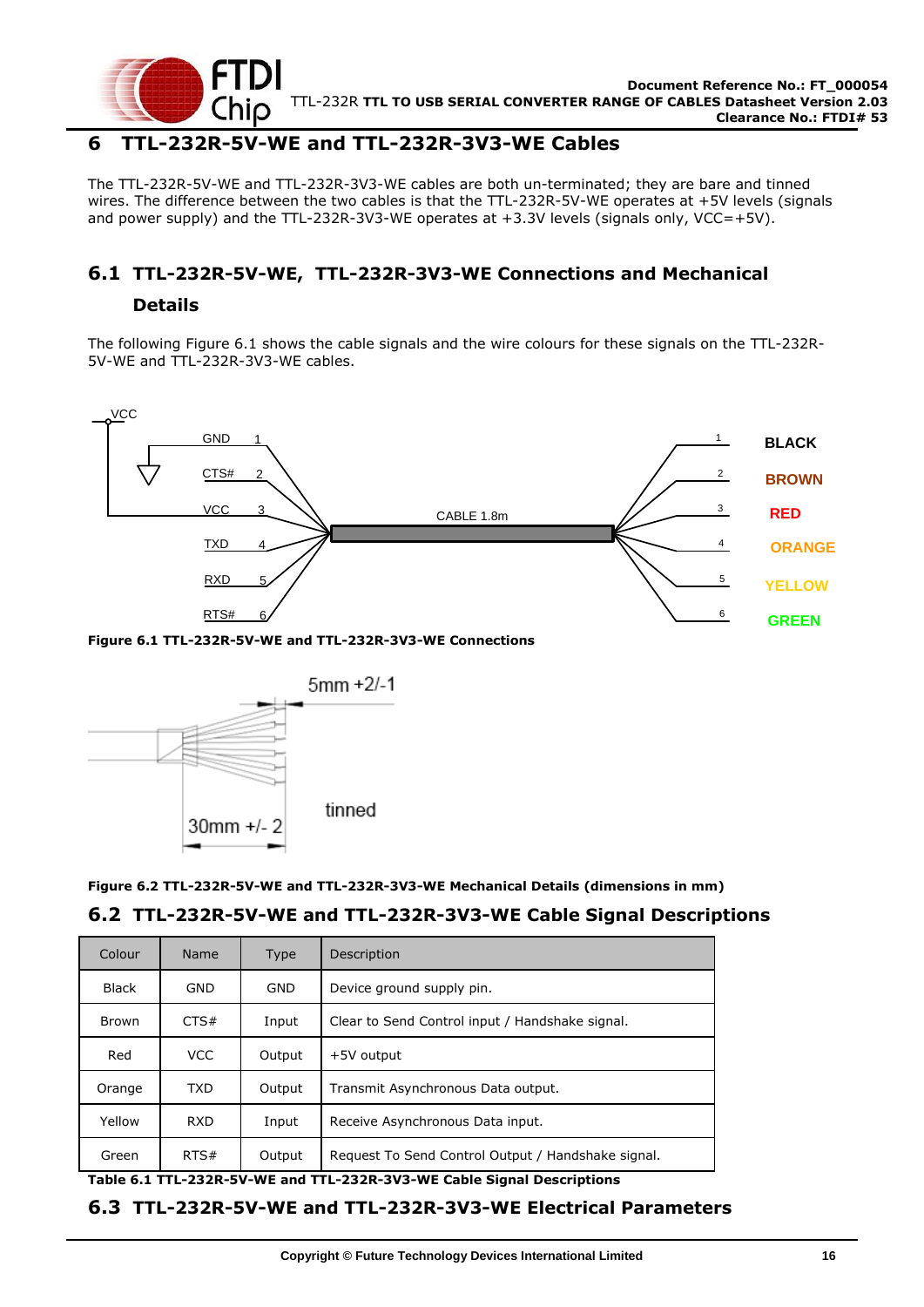

## <span id="page-17-0"></span>**6.3.1 TTL-232R-5V-WE Electrical Parameters**

| Parameter   | Description                           | Minimum | Typical | Maximum | <b>Units</b> | Conditions                                                              |
|-------------|---------------------------------------|---------|---------|---------|--------------|-------------------------------------------------------------------------|
| <b>VCC</b>  | Output Power Voltage                  | 4.25    | 5.0     | 5.25    | $\vee$       | Dependant on the USB port<br>that the TTL-232R-5V-WE is<br>connected to |
| $I_{\rm O}$ | <b>Output Power Current</b>           | -       |         | 75      | mA           | Must be less that 2.5mA<br>during suspend.                              |
|             | <b>Operating Temperature</b><br>Range | $-40$   |         | $+85$   | $^{\circ}C$  |                                                                         |

<span id="page-17-2"></span>**Table 6.2 TTL-232R-5V-WE I/O Operating Parameters**

| Parameter   | Description                | Minimum | <b>Typical</b> | <b>Maximum</b> | <b>Units</b> | Conditions       |
|-------------|----------------------------|---------|----------------|----------------|--------------|------------------|
| Voh         | Output Voltage High        | 3.2     | 4.1            | 4.9            | V            | I source $= 6mA$ |
| Vol         | Output Voltage Low         | 0.3     | 0.4            | 0.6            | $\vee$       | I sink = $6mA$   |
| Vin         | Input Switching Threshold  | 1.0     | 1.2            | 1.5            | V            |                  |
| <b>VHys</b> | Input Switching Hysteresis | 20      | 25             | 30             | mV           |                  |

<span id="page-17-3"></span>**Table 6.3 TTL-232R-5V-WE I/O Pin Characteristics**

### <span id="page-17-1"></span>**6.3.2 TTL-232R-3V3-WE Electrical Parameters**

| Parameter   | Description                           | <b>Minimum</b> | <b>Typical</b> | Maximum | <b>Units</b> | Conditions                                                               |
|-------------|---------------------------------------|----------------|----------------|---------|--------------|--------------------------------------------------------------------------|
| <b>VCC</b>  | Output Power Voltage                  | 4.25           | 5.0            | 5.25    | V            | Dependant on the USB port<br>that the TTL-232R-3V3-WE<br>is connected to |
| $I_{\rm O}$ | <b>Output Power Current</b>           |                |                | 75      | mA           | Must be less that 2.5mA<br>during suspend.                               |
| т           | <b>Operating Temperature</b><br>Range | $-40$          |                | $+85$   | °C           |                                                                          |

<span id="page-17-4"></span>**Table 6.4 TTL-232R-3V3-WE I/O Operating Parameters**

| Parameter | Description                | Minimum | <b>Typical</b> | Maximum | Units  | Conditions       |
|-----------|----------------------------|---------|----------------|---------|--------|------------------|
| Voh       | Output Voltage High        | 2.2     | 2.8            | 3.2     | $\vee$ | I source $= 3mA$ |
| Vol       | Output Voltage Low         | 0.3     | 0.4            | 0.6     | V      | I sink = $8mA$   |
| Vin       | Input Switching Threshold  | 1.0     | 1.2            | 1.5     | v      |                  |
| VHys      | Input Switching Hysteresis | 20      | 25             | 30      | mV     |                  |

<span id="page-17-5"></span>**Table 6.5 TTL-232R-3V3-WE I/O Pin Characteristics**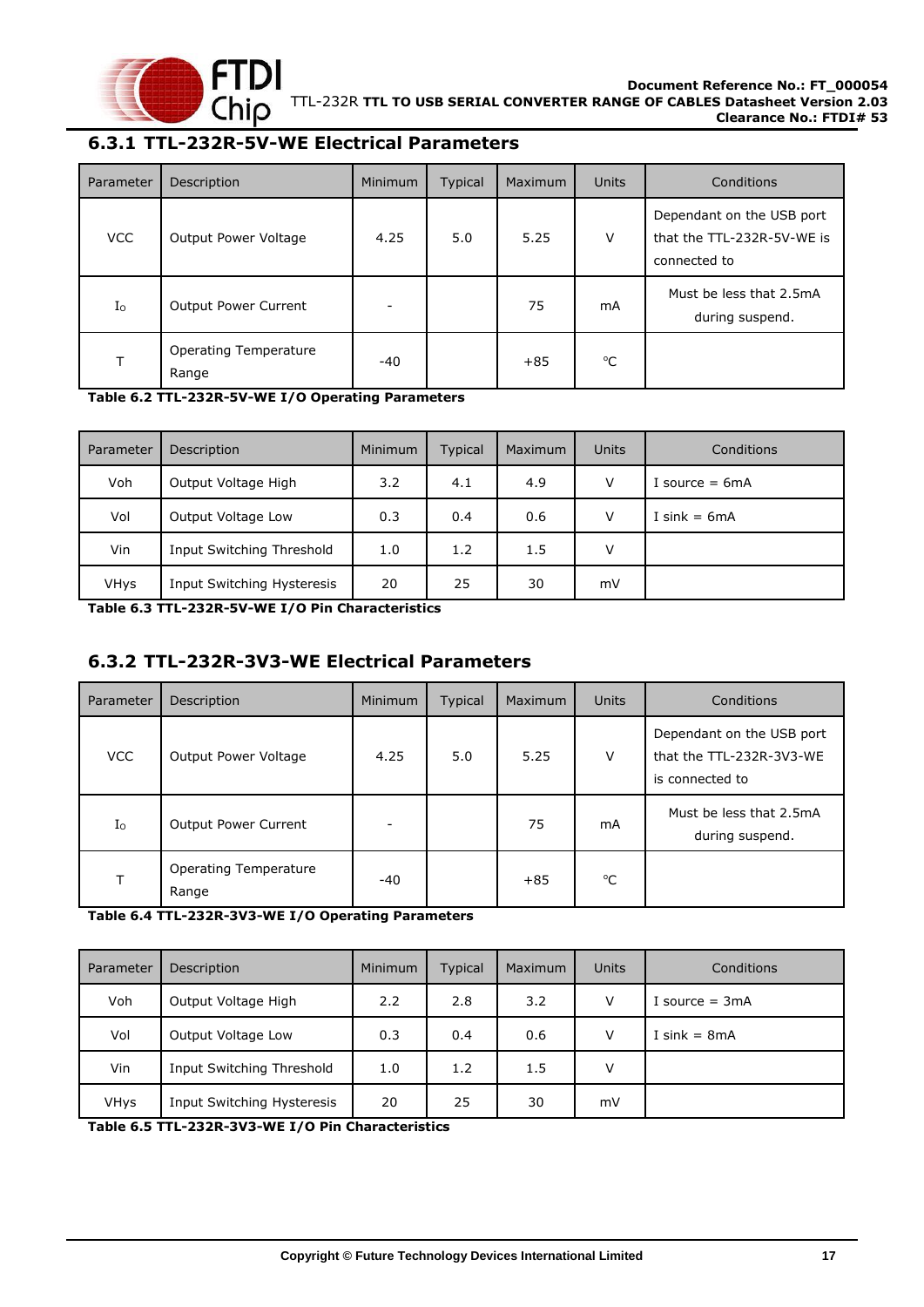

## <span id="page-18-0"></span>**7 TTL-232R-3V3-2mm Cables**

The TTL-232R-3V3-2mm cable is terminated by a 8 way, 2mm pitch, Single-In-Line (SIL) keyed connector. The TTL-232R-3V3-2mm operates at +3.3V levels (signals and power supply). These cables are primarily intended for interfacing the FTDI VDRIVE2 and VMUSIC2 modules.

Note that when connected to VDRIVE2 or VMUSIC2 module, the TTL-232R-3V3-2mm cable 8-way connector pin 1 connects to pin 8 of the module, and pin 8 of the cable connects to pin 1 of the cable.

## <span id="page-18-1"></span>**7.1 TTL-232R-3V3-2mm Connector Pin Out and Mechanical details**



#### <span id="page-18-2"></span>**Figure 7.1 TTL-232R-3V3-2mm, 8 Way Header Pin Out**

The mechanical details of the 2mm pitch 8 way, keyed, connector are shown in the following diagram



<span id="page-18-3"></span>**Figure 7.2 TTL**-**232R-3V3-2mm, 2mm pitch, Keyed, 8 way Header Mechanical Details**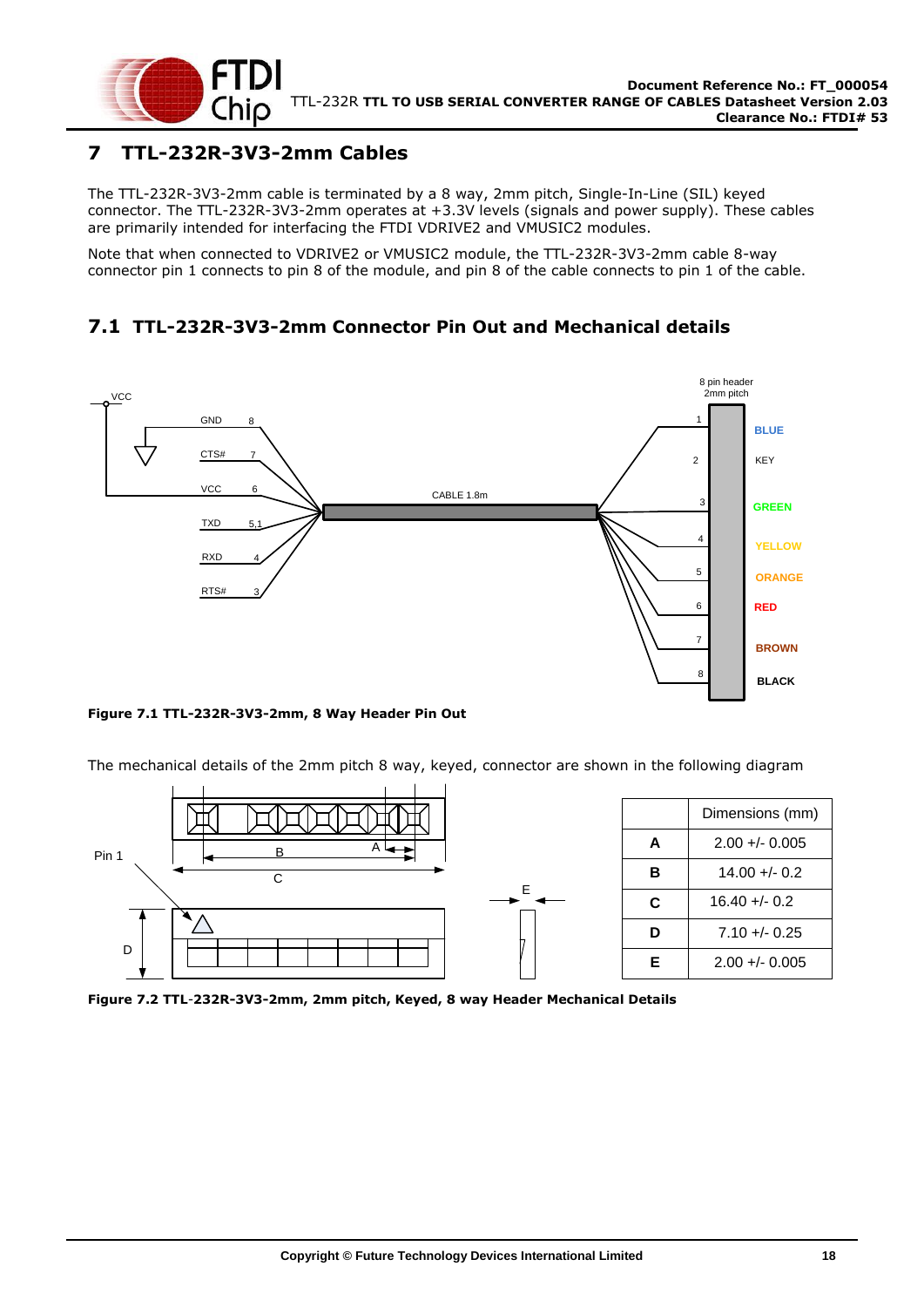

### <span id="page-19-0"></span>**7.2 TTL-232R-3V3-2mm Cable Signal Descriptions**

| Header Pin<br>Number | Name       | <b>Type</b> | Colour       | Description                                                                                                                                                                                                 |
|----------------------|------------|-------------|--------------|-------------------------------------------------------------------------------------------------------------------------------------------------------------------------------------------------------------|
| 1                    | RI#        | Output      | <b>Blue</b>  | Ring Indicator Control Input. When remote wake up is<br>enabled taking $RI#$ low (20ms active low pulse) can be<br>used to resume the VMUSIC2 or VDRIVE2 host controller<br>from suspend. Connected to TXD. |
| 2                    | <b>KEY</b> | <b>KEY</b>  | <b>KEY</b>   | This connection is keyed to connect to the VRDIVE2 or the<br>VMUSIC2 modules                                                                                                                                |
| 3                    | RTS#       | Output      | Green        | Request To Send Control Output / Handshake signal.                                                                                                                                                          |
| 4                    | <b>RXD</b> | Input       | Yellow       | Receive Asynchronous Data input.                                                                                                                                                                            |
| 5                    | TXD        | Output      | Orange       | Transmit Asynchronous Data output.                                                                                                                                                                          |
| 6                    | <b>VCC</b> | Output      | Red          | +5V output,                                                                                                                                                                                                 |
| 7                    | CTS#       | Input       | <b>Brown</b> | Clear to Send Control input / Handshake signal.                                                                                                                                                             |
| 8                    | <b>GND</b> | <b>GND</b>  | Black        | Device ground supply pin.                                                                                                                                                                                   |

<span id="page-19-2"></span>**Table 7.1 TTL-232R-3V3-2mm Cable Signal Descriptions**

#### <span id="page-19-1"></span>**7.3 TTL-232R-3V3-2mm Electrical Parameters**

| Parameter   | Description                           | Minimum | Typical | Maximum | Units        | Conditions                                                                |
|-------------|---------------------------------------|---------|---------|---------|--------------|---------------------------------------------------------------------------|
| <b>VCC</b>  | Output Power Voltage                  | 4.25    | 5.0     | 5.25    | V            | Dependant on the USB port<br>that the TTL-232R-3V3-2mm<br>is connected to |
| $I_{\rm O}$ | <b>Output Power Current</b>           |         |         | 75      | mA           | Must be less that 2.5mA<br>during suspend.                                |
|             | <b>Operating Temperature</b><br>Range | $-40$   |         | $+85$   | $^{\circ}$ C |                                                                           |

<span id="page-19-3"></span>**Table 7.2 TTL-232R-3V3-2mm I/O Operating Parameters**

| Parameter   | Description                | <b>Minimum</b> | Typical | Maximum | Units  | Conditions       |
|-------------|----------------------------|----------------|---------|---------|--------|------------------|
| Voh         | Output Voltage High        | 2.2            | 2.8     | 3.2     | $\vee$ | I source $= 3mA$ |
| Vol         | Output Voltage Low         | 0.3            | 0.4     | 0.6     | V      | I sink = $8mA$   |
| Vin         | Input Switching Threshold  | 1.0            | 1.2     | 1.5     | v      |                  |
| <b>VHys</b> | Input Switching Hysteresis | 20             | 25      | 30      | mV     |                  |

<span id="page-19-4"></span>**Table 7.3 TTL-232R-3V3-2mm I/O Pin Characteristics**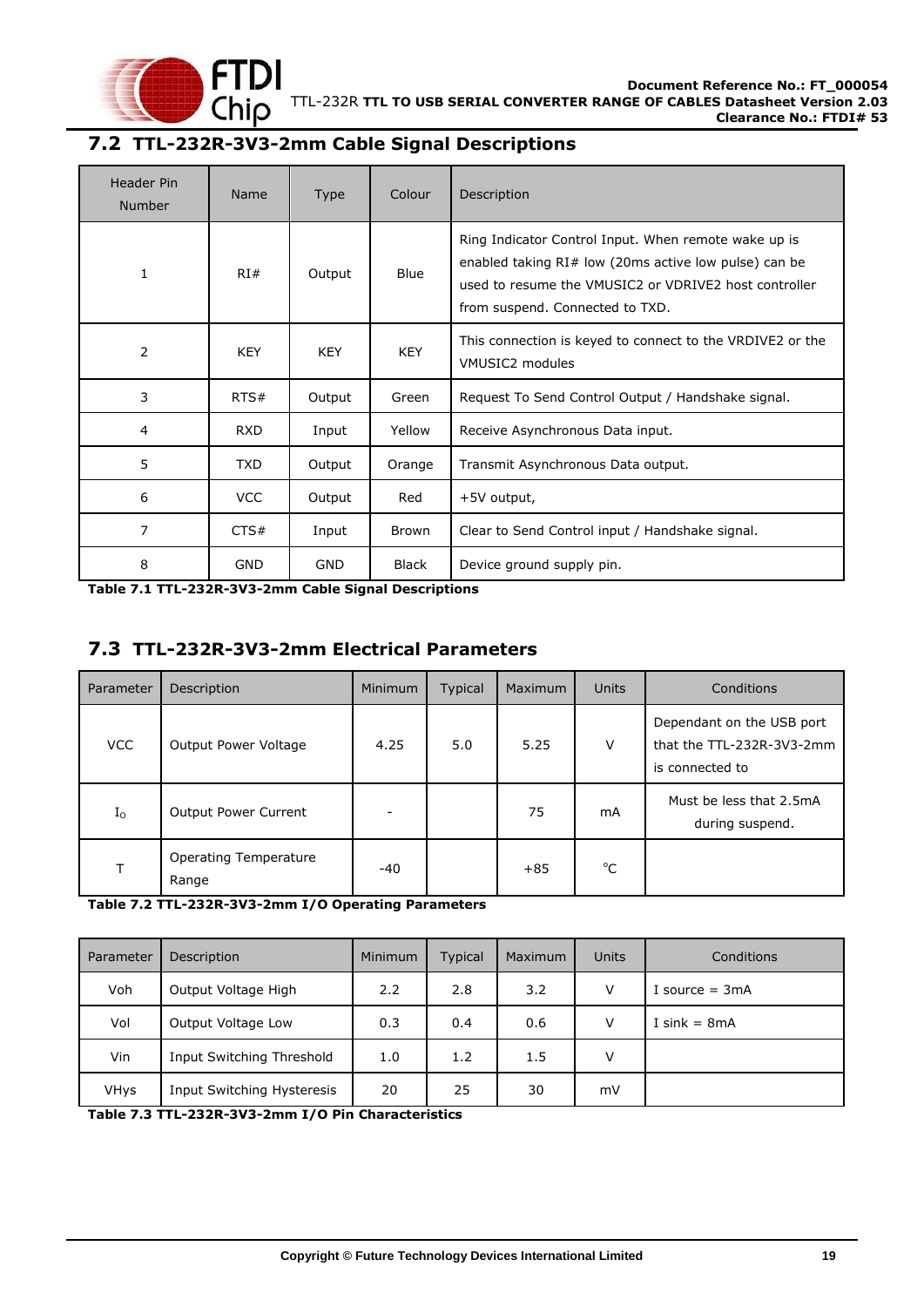

## <span id="page-20-0"></span>**8 Cable PCB Circuit Schematic**

The circuit schematic for the small internal electronic circuit board, utilising the FTDI FT232R, which is encapsulated into the USB connector end of the cable, is shown in [Figure 8.1.](#page-20-1)

Customised versions of these cables are also available. Users interested in customised versions of these cables should contact FTDI sales [\(sales1@ftdichip.com\).](mailto:sales1@ftdichip.com)



<span id="page-20-1"></span>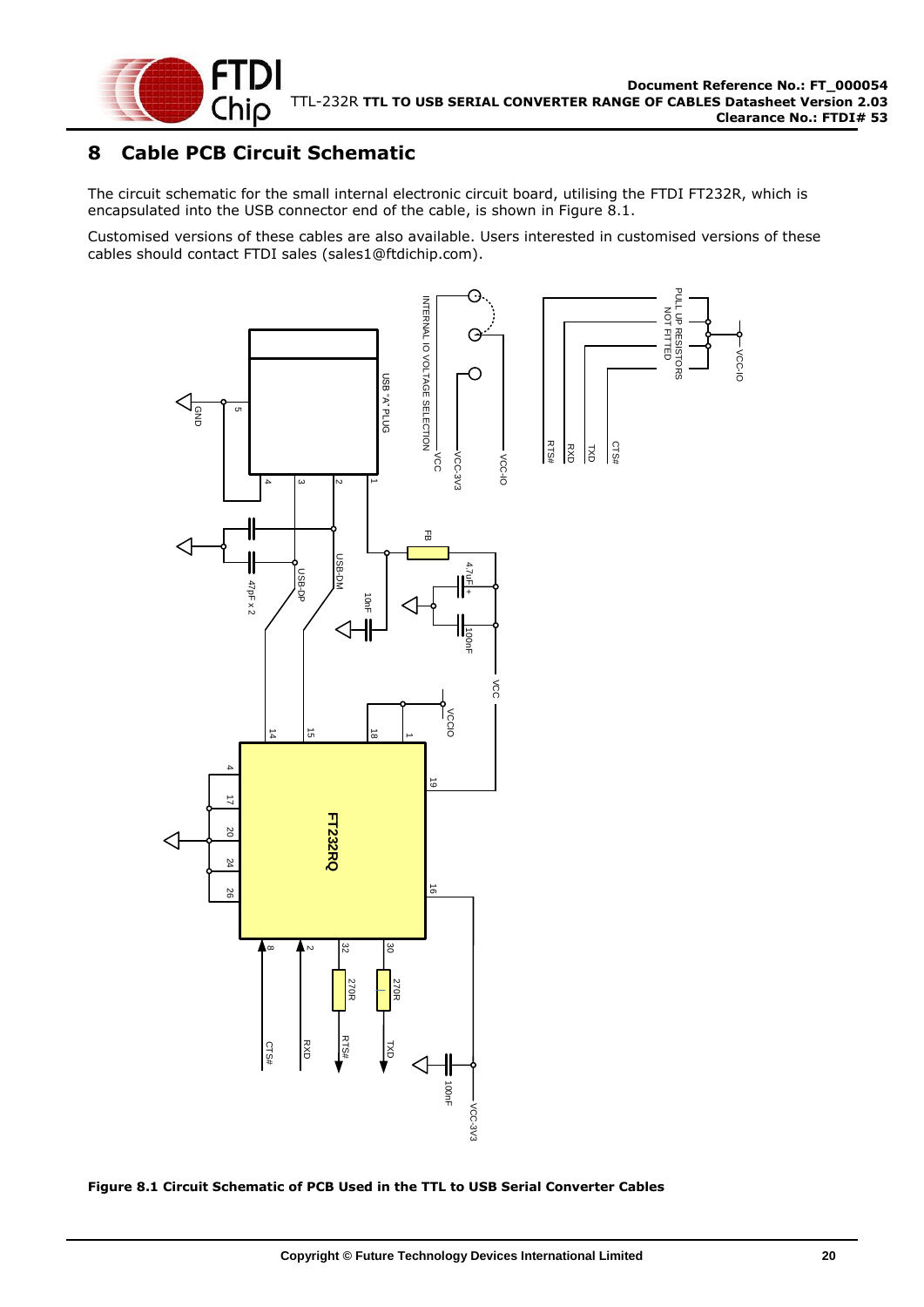

### <span id="page-21-0"></span>**9 Contact Information**

#### **Head Office – Glasgow, UK**

Future Technology Devices International Limited Unit 1, 2 Seaward Place, Centurion Business Park Glasgow G41 1HH United Kingdom Tel: +44 (0) 141 429 2777 Fax: +44 (0) 141 429 2758

E-mail (Sales) sales1@ftdichip.com E-mail (Support) support1@ftdichip.com E-mail (General Enquiries) admin1@ftdichip.com

#### **Branch Office – Tigard, Oregon, USA**

Future Technology Devices International Limited (USA) 7130 SW Fir Loop Tigard, OR 97223 USA Tel: +1 (503) 547 0988 Fax: +1 (503) 547 0987

E-Mail (Sales) us.sales@ftdichip.com<br>E-Mail (Support) us.support@ftdichip.co E-Mail (General Enquiries)

us.support@ftdichip.com<br>us.admin@ftdichip.com

#### **Branch Office – Taipei, Taiwan**

Future Technology Devices International Limited (Taiwan) 2F, No. 516, Sec. 1, NeiHu Road Taipei 114 Taiwan , R.O.C. Tel: +886 (0) 2 8797 1330 Fax: +886 (0) 2 8751 9737

E-mail (Sales) tw.sales1@ftdichip.com E-mail (Support) tw.support1@ftdichip.com<br>E-mail (General Enquiries) tw.admin1@ftdichip.com E-mail (General Enquiries)

#### **Branch Office – Shanghai, China**

Future Technology Devices International Limited (China) Room 1103, No.666 West Huaihai Road, Shanghai, 200052 China Tel: +86 21 62351596 Fax: +86 21 62351595

E-mail (Sales) cn.sales@ftdichip.com E-mail (Support) cn.support@ftdichip.com E-mail (General Enquiries) cn.admin@ftdichip.com

#### **Web Site**

http://ftdichip.com

#### **Distributor and Sales Representatives**

Please visit the Sales Network page of the FTDI Web site for the contact details of our distributor(s) and sales representative(s) in your country.

System and equipment manufacturers and designers are responsible to ensure that their systems, and any Future Technology Devices International Ltd (FTDI) devices incorporated in their systems, meet all applicable safety, regulatory and system-level performance requirements. All application-related information in this document (including application descriptions, suggested FTDI devices and other materials) is provided for reference only. While FTDI has taken care to assure it is accurate, this information is subject to customer confirmation, and FTDI disclaims all liability for system designs and for any applications assistance provided by FTDI. Use of FTDI devices in life support and/or safety applications is entirely at the user's risk, and the user agrees to defend, indemnify and hold harmless FTDI from any and all damages, claims, suits or expense resulting from such use. This document is subject to change without notice. No freedom to use patents or other intellectual property rights is implied by the publication of this document. Neither the whole nor any part of the information contained in, or the product described in this document, may be adapted or reproduced in any material or electronic form without the prior written consent of the copyright holder. Future Technology Devices International Ltd, Unit 1, 2 Seaward Place, Centurion Business Park, Glasgow G41 1HH, United Kingdom. Scotland Registered Company Number: SC136640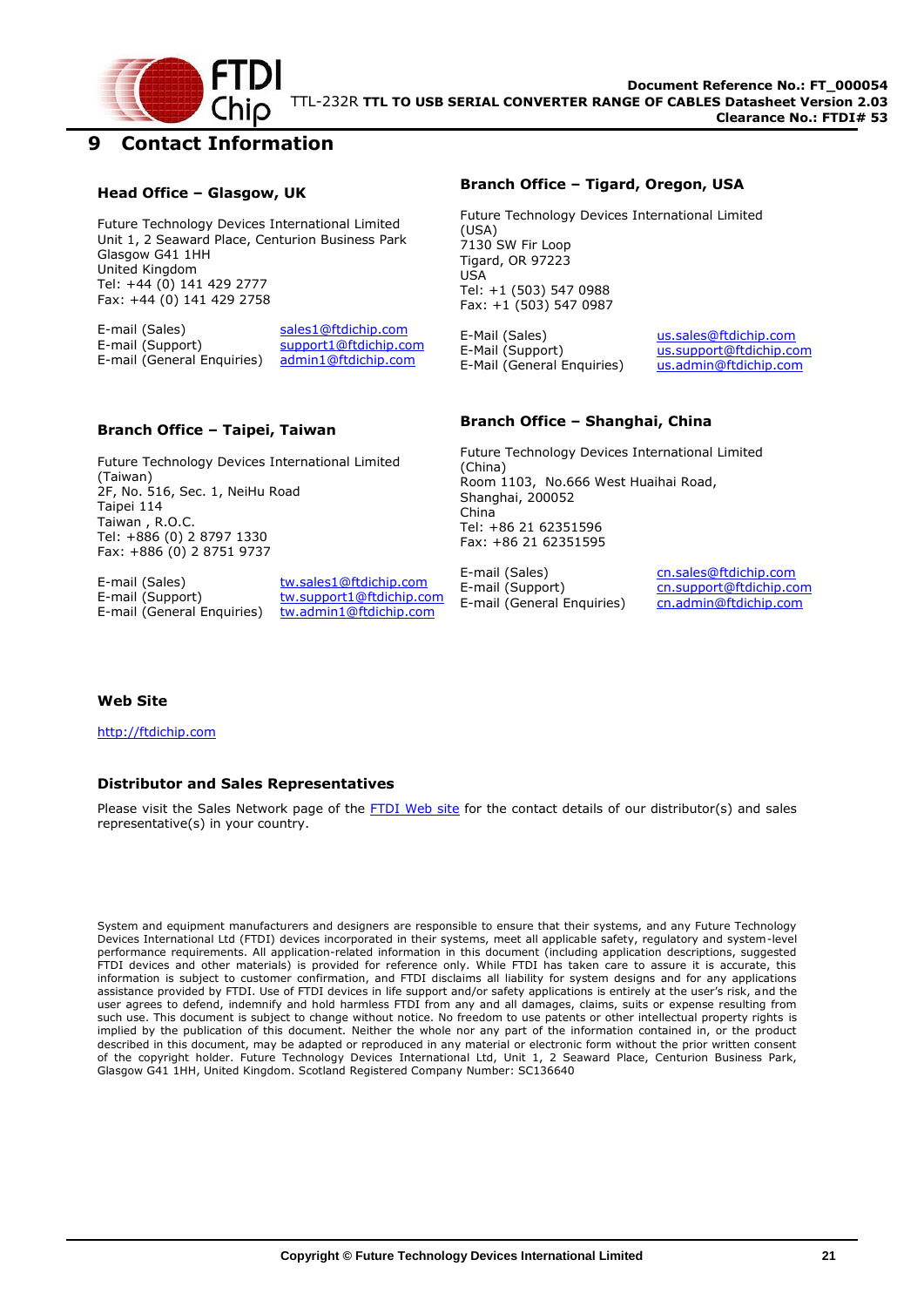

## <span id="page-22-0"></span>**Appendix A - Cable EEPROM Configuration**

Each TTL-232R cable is controlled by the FTDI FT232R IC. This FT232R device contains an EEPROM which contains the USB configuration descriptors for that device. When the cable is plugged into a PC or a USB reset is performed, the PC will read these descriptors. The default values stored into the internal EEPROM are defined in [Table 0.1](#page-22-1)

<span id="page-22-1"></span>

| Parameter                                       | Value              | <b>Notes</b>                                                                                                                                                                                                                                                               |
|-------------------------------------------------|--------------------|----------------------------------------------------------------------------------------------------------------------------------------------------------------------------------------------------------------------------------------------------------------------------|
| USB Vendor ID (VID)                             | 0403h              | FTDI default VID (hex)                                                                                                                                                                                                                                                     |
| USB Product UD (PID)                            | 6001h              | FTDI default PID (hex)                                                                                                                                                                                                                                                     |
| Serial Number Enabled?                          | Yes                |                                                                                                                                                                                                                                                                            |
| Serial Number                                   | See Note           | A unique serial number is generated and programmed into<br>the EEPROM during device final test.                                                                                                                                                                            |
| Pull down I/O Pins in USB<br>Suspend            | <b>Disabled</b>    | Enabling this option will make the device pull down on the<br>UART interface lines when the power is shut off (PWREN#<br>is high).                                                                                                                                         |
| Manufacturer Name                               | <b>FTDI</b>        |                                                                                                                                                                                                                                                                            |
| <b>Product Description</b>                      | See note           | Product description depends on the cable. The following<br>lists the Product description for each different cable.<br>TTL-232R-5V<br>TTL-232R-3V3<br>TTL-232R-5V-AJ<br>TTL-232R-AJ-3V3<br>TTL-232R-5V-WE<br>TTL-232R-3V3-WE<br>TTL-232R-3V3-2mm = $USB \le -$ Serial Cable |
| Max Bus Power Current                           | 90 <sub>m</sub> A  |                                                                                                                                                                                                                                                                            |
| Power Source                                    | <b>Bus Powered</b> |                                                                                                                                                                                                                                                                            |
| Device Type                                     | <b>FT232R</b>      |                                                                                                                                                                                                                                                                            |
| <b>USB Version</b>                              | 0200               | Returns USB 2.0 device description to the host.<br>Note: The device is be a USB 2.0 Full Speed device<br>(12Mb/s) as opposed to a USB 2.0 High Speed device<br>(480Mb/s).                                                                                                  |
| Remote Wake Up                                  | Disabled           |                                                                                                                                                                                                                                                                            |
| High Current I/Os                               | Enabled            | Enables the high drive level on the UART and CBUS I/O<br>pins.                                                                                                                                                                                                             |
| Load VCP Driver                                 | Enabled            | Makes the device load the VCP driver interface for the<br>device.                                                                                                                                                                                                          |
| Invert TXD                                      | <b>Disabled</b>    | Signal on this pin becomes TXD# if enable.                                                                                                                                                                                                                                 |
| Invert RXD                                      | Disabled           | Signal on this pin becomes RXD# if enable.                                                                                                                                                                                                                                 |
| Invert RTS#                                     | Disabled           | Signal on this pin becomes RTS if enable.                                                                                                                                                                                                                                  |
| Invert CTS#                                     | <b>Disabled</b>    | Signal on this pin becomes CTS if enable.                                                                                                                                                                                                                                  |
| Table 0.1 Default Internal EEPROM Configuration |                    |                                                                                                                                                                                                                                                                            |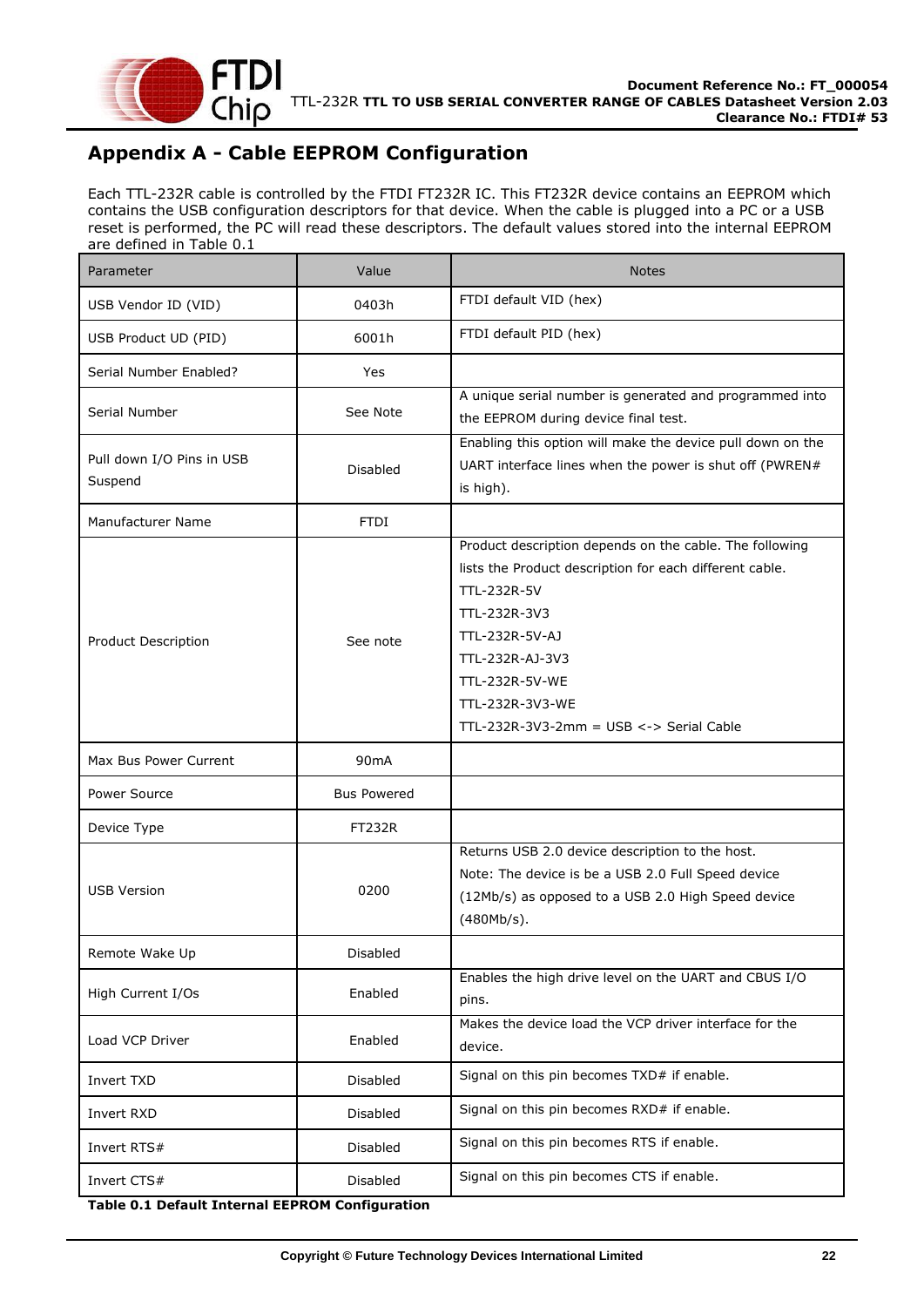

#### **Document Reference No.: FT\_000054** TTL-232R **TTL TO USB SERIAL CONVERTER RANGE OF CABLES Datasheet Version 2.03 Clearance No.: FTDI# 53**

The internal EEPROM in the cable can be re-programmed over USB using the utility program [FT\\_PROG.](http://www.ftdichip.com/Support/Utilities/FT_Prog_v1.9.zip) [FT\\_PROG](http://www.ftdichip.com/Support/Utilities/FT_Prog_v1.9.zip) can be downloaded from the [www.ftdichip.com.](file://///glaspssv1/General/Engineering/Engineering%20_Documents/DS_TTL-232R/DS_TTL-232R_V200/www.ftdichip.com) Version 2.8a or later is required for the FT232R chip. Users who do not have their own USB Vendor ID but who would like to use a unique Product ID in their design can apply to FTDI for a free block of unique PIDs. Contact FTDI support for this service.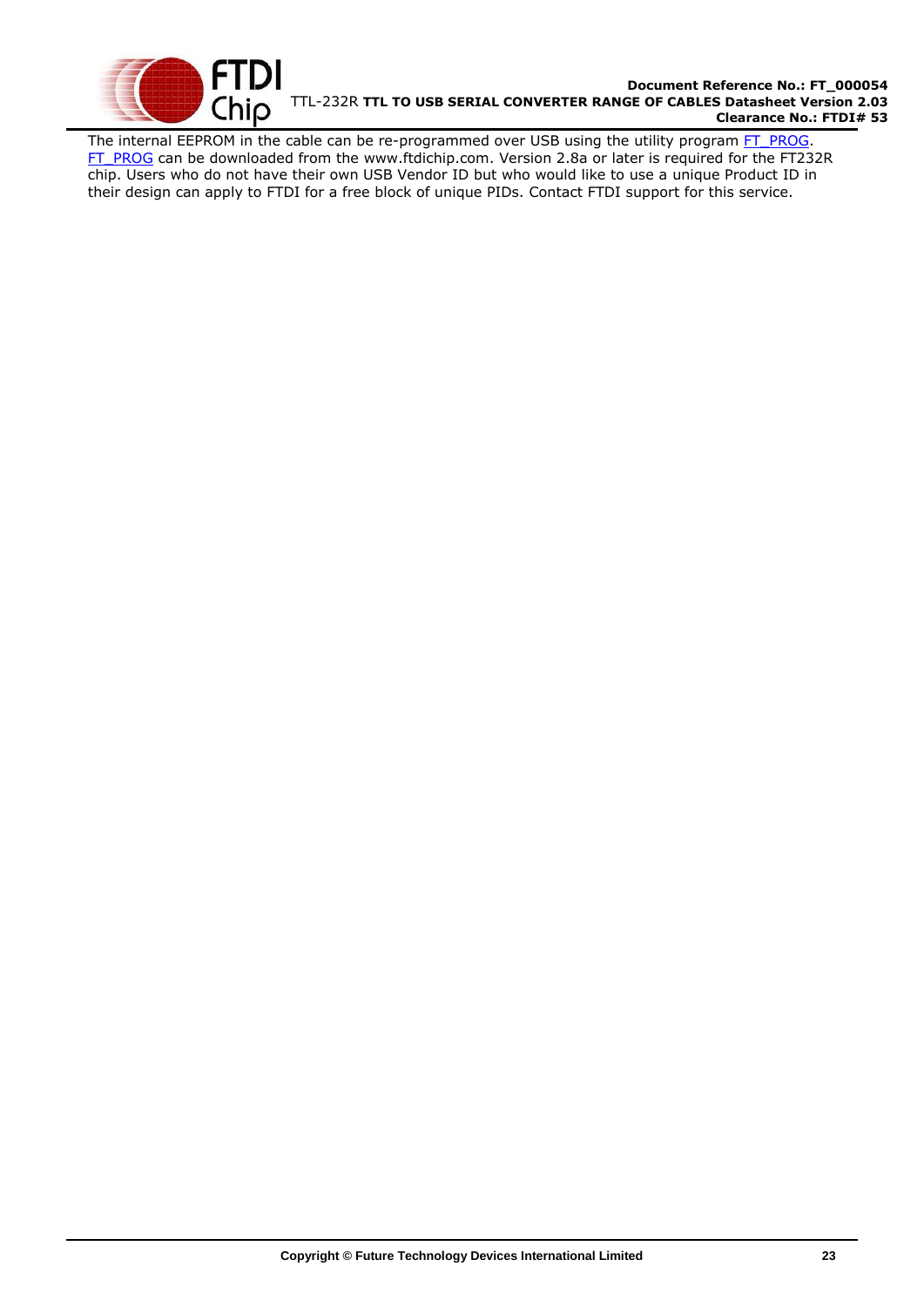

## <span id="page-24-0"></span>**Appendix B - List of Figures and Tables**

| <b>List of Figures</b>                                                                  |  |
|-----------------------------------------------------------------------------------------|--|
|                                                                                         |  |
|                                                                                         |  |
|                                                                                         |  |
|                                                                                         |  |
| Figure 5.2 TTL-232R-5V-AJ and TTL-232R-3V3-AJ Audio Jack Mechanical Details 13          |  |
|                                                                                         |  |
| Figure 6.2 TTL-232R-5V-WE and TTL-232R-3V3-WE Mechanical Details (dimensions in mm)  16 |  |
|                                                                                         |  |
| Figure 7.2 TTL-232R-3V3-2mm, 2mm pitch, Keyed, 8 way Header Mechanical Details  18      |  |
| Figure 8.1 Circuit Schematic of PCB Used in the TTL to USB Serial Converter Cables  20  |  |

#### **List of Tables**